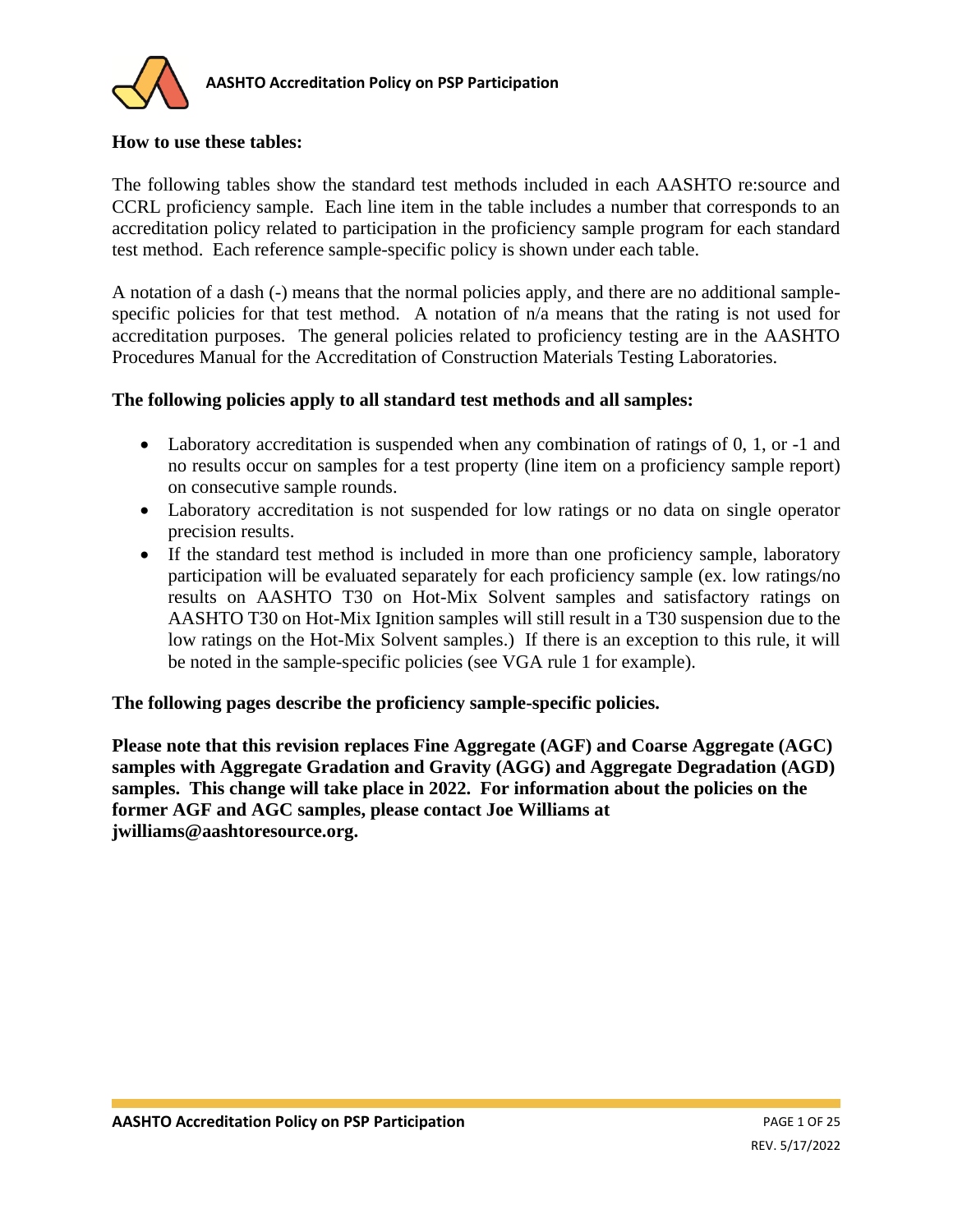

| <b>AASHTO</b>    | <b>ASTM</b>       | <b>Test Name</b>          | <b>Policy</b> |
|------------------|-------------------|---------------------------|---------------|
| T48              | D92               | <b>Cleveland Flash</b>    |               |
| T49              | D <sub>5</sub>    | Penetration               | 2, 3, 5       |
| T <sub>201</sub> | D <sub>2170</sub> | Kinematic Viscosity       | 2, 3, 4       |
| T <sub>202</sub> | D2172             | <b>Absolute Viscosity</b> |               |
| T228             | D70               | Specific Gravity          |               |
| T240             | D2872             | Rolling Thin-Film Oven    |               |

## **Viscosity Graded Asphalt Cement (VGA)**

- **1** Participation may be in either PGB or VGA for these tests. If no data is submitted, there will not be a suspension unless it is the only sample type that allows the laboratory to perform the test included in their accreditation.
- **2** For tests on material following RTFO, even though these tests may be an indicator of the effectiveness of the RTFO-conditioning, the accreditation for individual tests in which low ratings are received will be suspended rather than T240/D2872.
- **3** These tests are required to be performed on VGA samples unless the laboratory only performs the test on recovered asphalt residue and performs the test on the EML or HMS samples.
- **4** If "(cut-back asphalt only)" is listed on a laboratory's accreditation for T201/D2170, participation in the proficiency sample program is not required for this test.

**5** Penetration of samples at 4°C, 200g, 60s will not be evaluated for accreditation purposes.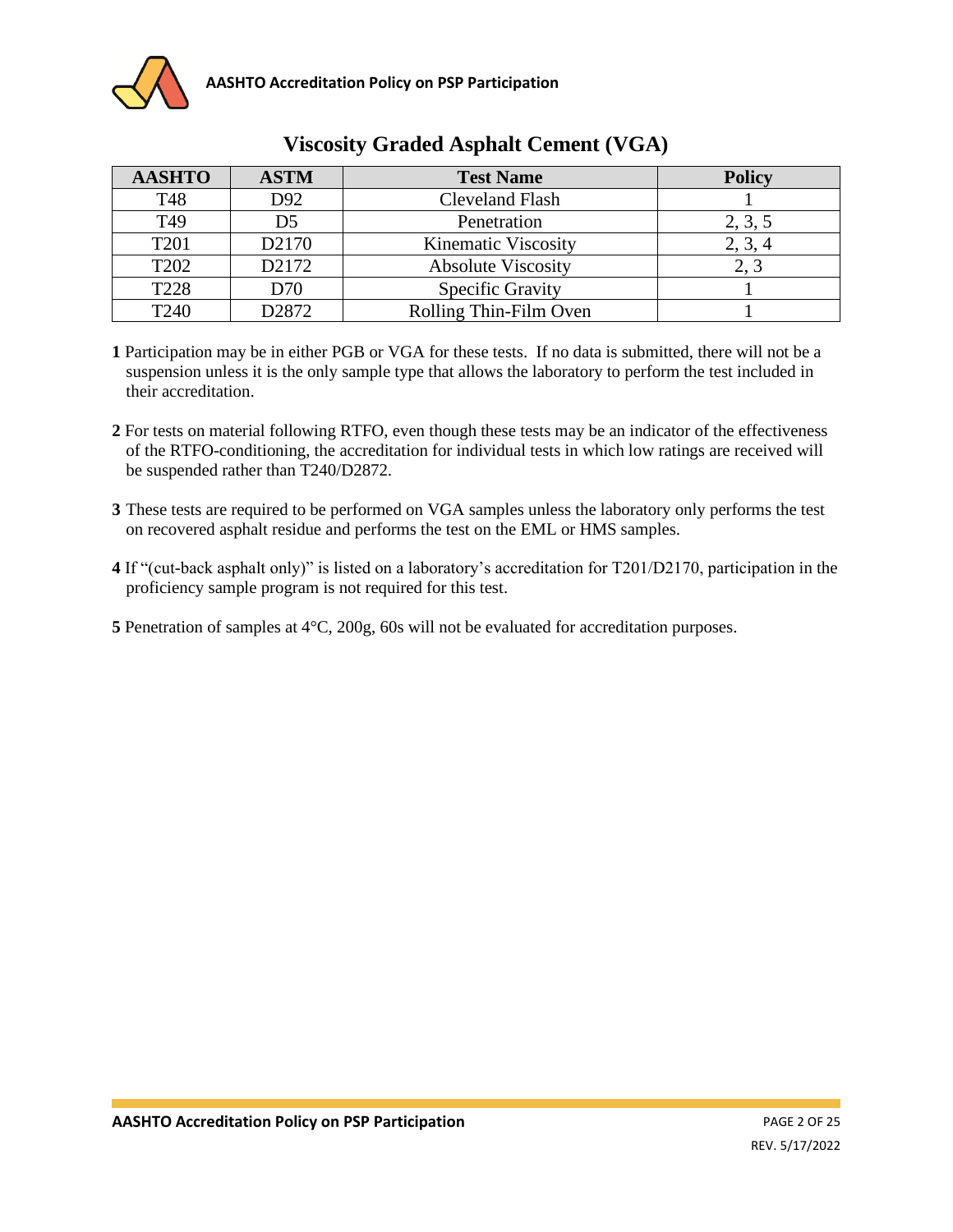

| <b>AASHTO</b>    | <b>ASTM</b>       | <b>Test Name</b>                          | <b>Policy</b> |
|------------------|-------------------|-------------------------------------------|---------------|
| <b>R28</b>       | D6521             | <b>Pressurized Aging Vessel</b>           |               |
| T48              | D <sub>92</sub>   | <b>Cleveland Flash</b>                    | 2             |
| T <sub>228</sub> | D70               | Specific Gravity                          | 2             |
| T <sub>240</sub> | D <sub>2872</sub> | Rolling Thin-Film Oven                    | 2             |
| T301             | D6084             | <b>Elastic Recovery</b>                   | 3             |
| T313             | D6648             | Bending Beam Rheometer (BBR)              |               |
| T315             | D7175             | Dynamic Shear Rheometer (DSR)             | 4             |
| T316             | D4402             | Rotational Viscosity (Brookfield)         |               |
| <b>T350</b>      | D7405             | Multiple Stress Creep and Recovery (MSCR) | 5             |
|                  | D8078             | <b>Ash Content</b>                        |               |

### **Performance Graded Asphalt Binder (PGB)**

- **1** This is a standard practice only, but it is required to be performed when performing T313/D6648, T314/D6723, T315/D7175, or T315/D7175 (PAV-aged). Accreditation for this standard practice will only be suspended if no data is submitted for T313/D6648, T314/D6723, T315/D7175, or T315/D7175 (PAV-aged).
- **2** Participation may be in either PGB or VGA for these tests. If no data is submitted, there will not be a suspension unless it is the only sample type that allows the laboratory to perform the test included in their accreditation.
- **3** This will only be evaluated in the fall rounds. The fall rounds always include a modified binder.
- **4a** T315/D7175 will be suspended if low ratings/no data occur when testing the original, PAV-aged, or RTFO-conditioned samples.
- **4b** If a laboratory chooses to limit their accreditation to unaged binder, RTFO-aged binder, or PAV-aged binder, the accreditation listings and suspensions will be split using the following terms: T315/D7175 (Original), T315/D7175 (RTFO-aged), and T315/D7175 (PAV-aged). Performance will be evaluated separately for each component.
- **4c** Laboratory accreditation is not suspended for low ratings or no data on Phase angle (δ) results.
- **4d** This test is required to be performed on PGB samples unless the laboratory only performs the test on recovered asphalt residue and performs the test on HMS samples.
- **5** Laboratory accreditation is not suspended for low ratings or no data on Percent Difference in Recovery between 0.1 and 3.2 kPa and Percent Difference of Non-recoverable Creep Compliance, or Jnr-diff results. "Rdiff" and "Jnr-diff" are calculated from test data that may not lie within a reasonable deviation about the consensus values for the Average Percent Recovery and Non-Recoverable Creep Compliance at 0.1 and 3.2 kPa, respectively.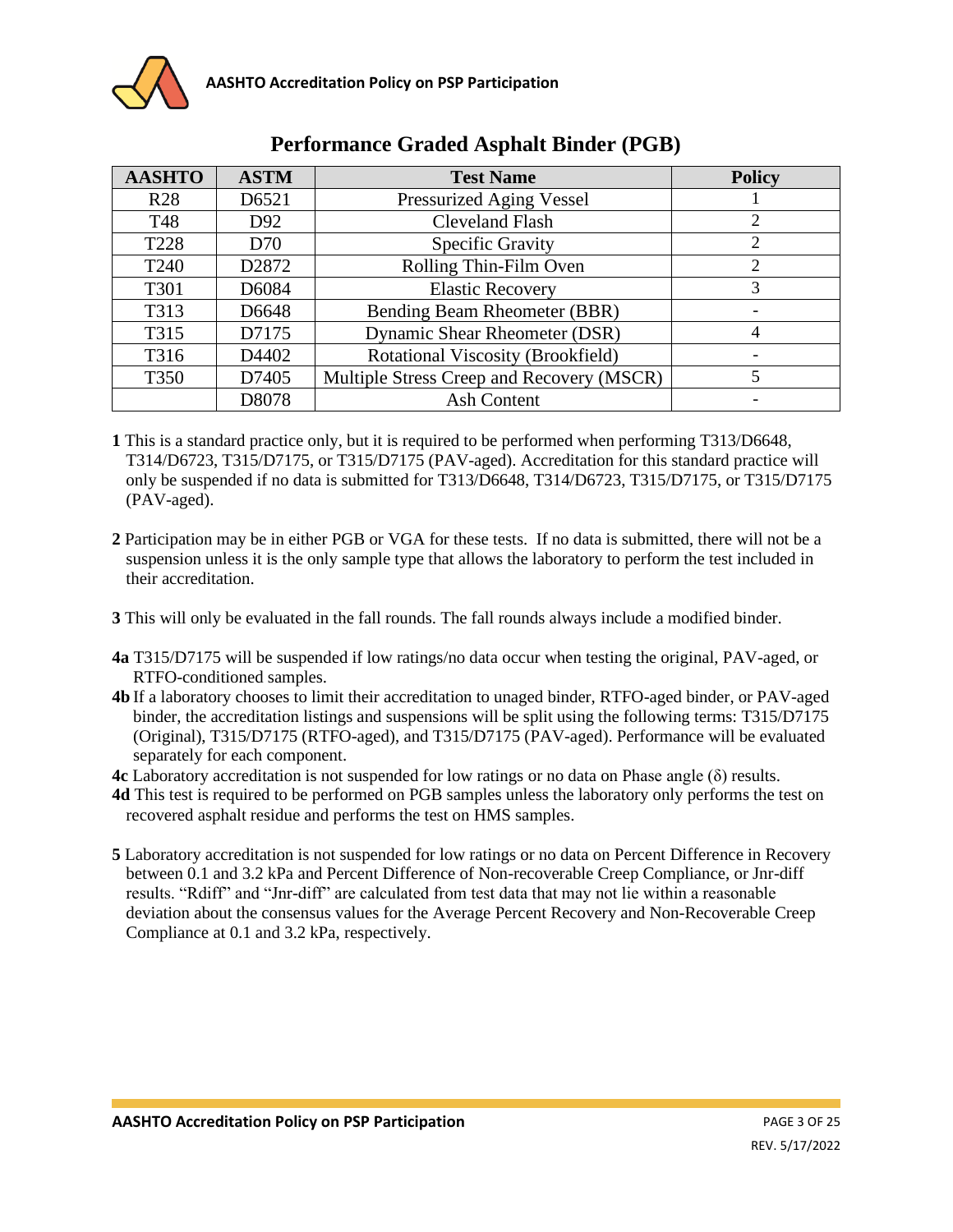

| <b>AASHTO</b>   | <b>ASTM</b> | <b>Test name</b>                  | <b>Policy</b> |
|-----------------|-------------|-----------------------------------|---------------|
| T <sub>59</sub> | D7496-D88   | Saybolt Viscosity $(25^{\circ}C)$ |               |
| T <sub>59</sub> | D7496-D88   | Saybolt Viscosity $(50^{\circ}C)$ |               |
| T382            | D7226       | Paddle Viscometer                 | -             |
| T <sub>59</sub> | D6997       | <b>Residue by Distillation</b>    |               |
| T59             | D6934       | Residue by Evaporation            |               |

# **Emulsified Asphalt (EML)**

#### **Tests on Recovered Residue**

| T44 | D2042    | Solubility         |  |
|-----|----------|--------------------|--|
| T49 | nc<br>ມມ | Penetration        |  |
|     | D8078    | <b>Ash Content</b> |  |

- **1** Saybolt Viscosity (T59/D7496) only needs to be performed if the sample round requires testing at the specified temperature that is included in the laboratory accreditation. For example, if the lab is only accredited for testing at  $25^{\circ}$ C, the laboratory is only required to perform the test on the emulsion proficiency sample if the sample is required to be tested at 25°C.
- **2** Laboratory accreditation is not suspended for low ratings or no data on Percent Oil results.
- **3** Laboratory accreditation is not suspended for low ratings or no data on T44/D2042 results.
- **4a** Even though this test may be an indicator of the effectiveness of the distillation or evaporation technique, the individual tests in which low ratings are received will be suspended rather than the distillation or evaporation practices.
- **4b** If the laboratory is not accredited for the distillation or evaporation, the results of the test on residue will not be evaluated that follow that process.
- **4c** If the laboratory performs this test on the VGA or HMS sample, results are not required to be submitted on this sample.

**5a** Accreditation policies will only be enforced on the PGB samples for this test.

**5b** Even though data for D8078 may be submitted in the EML sample, a laboratory is required to be enrolled and submit data in PGB to maintain accreditation for D8078.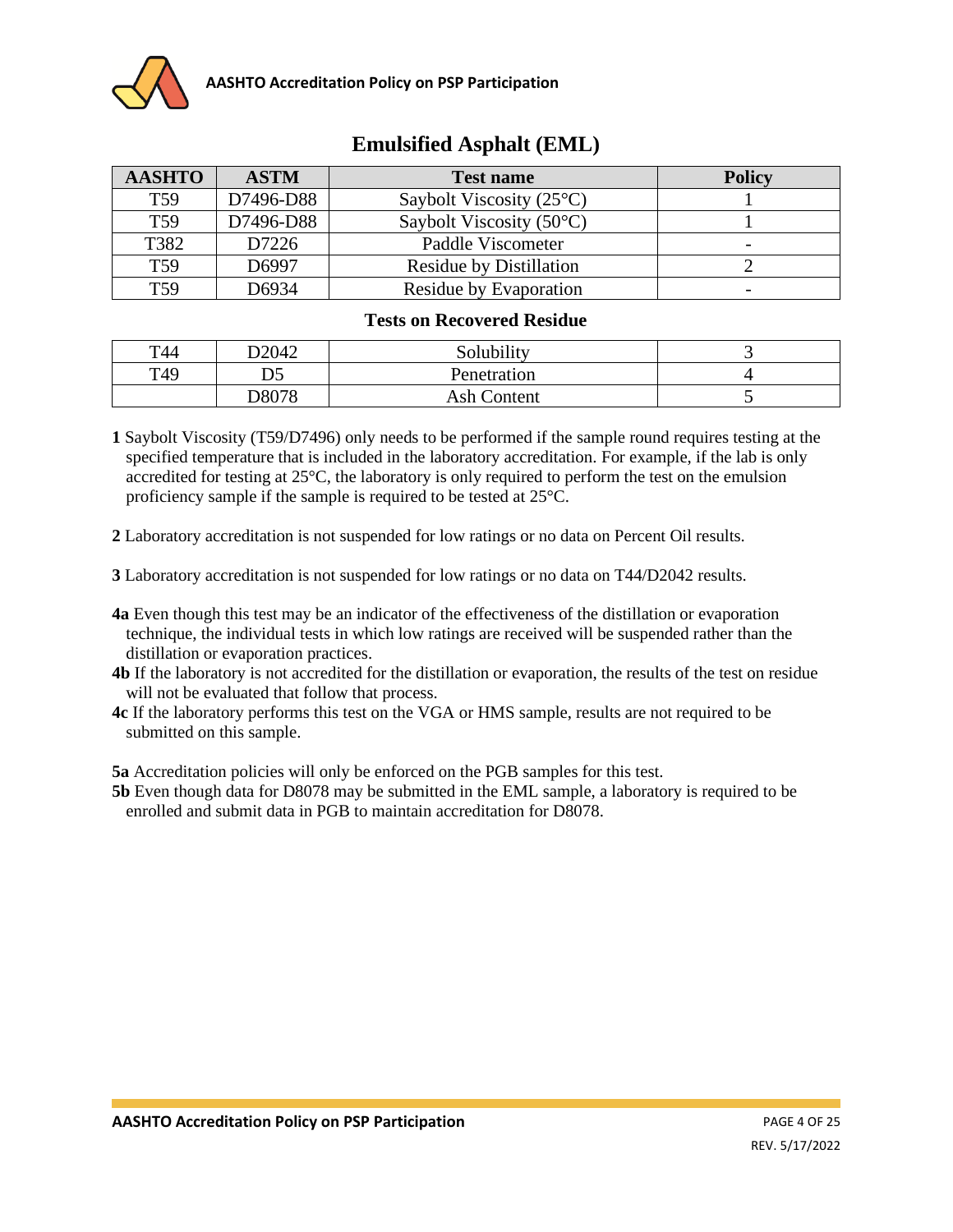

| <b>ISSA</b>   | <b>ASTM</b> | <b>Test Name</b>                        | <b>Policy</b> |
|---------------|-------------|-----------------------------------------|---------------|
| <b>TB-100</b> | D3910       | <b>Wet Track Abrasion</b>               |               |
|               | and         |                                         |               |
|               | D6372       |                                         |               |
|               | D3910       | <b>Set Time</b>                         |               |
| TB-109        |             | Measurement of Excess Asphalt by Loaded |               |
|               |             | <b>Wheel Tester and Sand Adhesion</b>   |               |
| TB-113        |             | Trial Mix Procedure of Slurry Design    |               |
| TB-139        | D3910       | Set and Cure Development by Cohesion    |               |
|               | and         | <b>Tester</b>                           |               |
|               | D6372       |                                         |               |
| TB-147        | D6372       | Measurement of Vertical and Lateral     |               |
|               |             | Displacement by Loaded Wheel Tester     |               |

# **Slurry and Micro Systems (SMS)**

**1** Proficiency sample rounds 9 and 10 are the first rounds that will be used for AASHTO Accreditation purposes.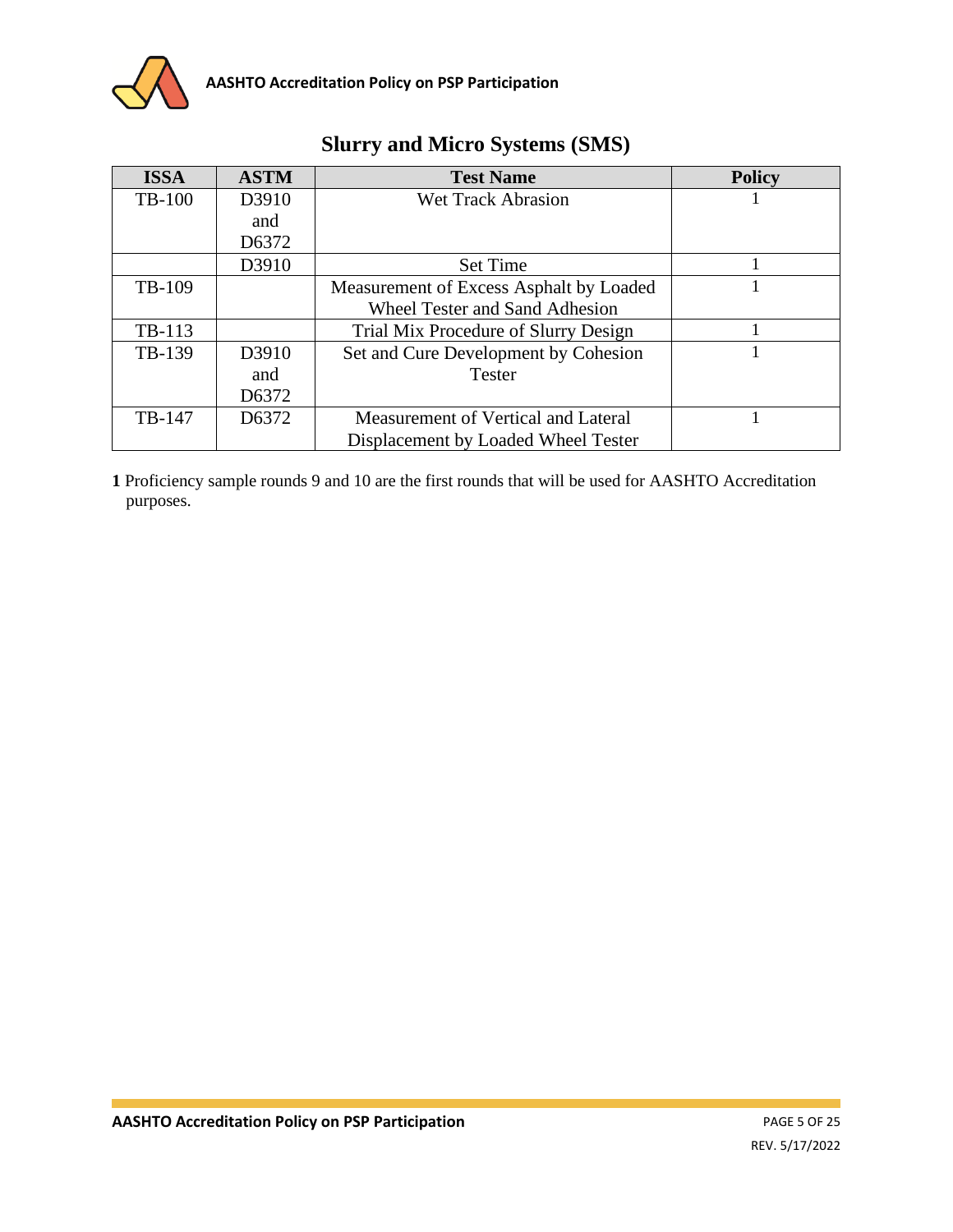

| <b>AASHTO</b>   | <b>ASTM</b>       | <b>Test Name</b>                 | <b>Policy</b> |
|-----------------|-------------------|----------------------------------|---------------|
| T164            | D <sub>2172</sub> | <b>AC Content by Extraction</b>  |               |
|                 | D8159             | <b>Automated Extraction</b>      |               |
| <b>T30</b>      | D5444             | Gradation of Extracted Aggregate |               |
| R <sub>59</sub> | D1856             | <b>Abson Recovery</b>            |               |
|                 | D5404             | <b>Rotovapor Recovery</b>        |               |

## **Hot Mix Asphalt Solvent Extraction (HMS)**

#### **Tests on Recovered Residue**

| <b>AASHTO</b>    | ASTM               | <b>Test Name</b>              | <b>Policy</b> |
|------------------|--------------------|-------------------------------|---------------|
| T49              |                    | Penetration                   |               |
| T <sub>201</sub> | D <sub>2</sub> 170 | Kinematic Viscosity           |               |
| T <sub>202</sub> | D2171              | <b>Absolute Viscosity</b>     |               |
| T314             | D2175              | Dynamic Shear Rheometer (DSR) |               |

**1** The option to determine the asphalt content per D8159 was added to HMS samples 91 and 92. Low ratings or no results on asphalt binder content will result in a suspension of accreditation for T164 and D2172. If a laboratory wishes to perform both D8159 and T164/D2172, the laboratory should perform T164/D2172 on the normal round of testing and D8159 on an extra sample.

**2a** Low ratings/no results must occur on the same sieve size in order to be considered consecutive. **2b** Low ratings/no results must occur on samples extracted by the same test (T308/D6307 or T164/D2172) in order to be considered consecutive.

**3** Data for tests on residue are only required to be submitted if a laboratory is accredited for a method of recovery (R59/D1856 or D5404) and one of the tests on residue.

| AASHTO      | ASTM  | <b>Test Name</b>                        | <b>Policy</b> |
|-------------|-------|-----------------------------------------|---------------|
| <b>T308</b> | D6307 | AC Content by Ignition Oven             | -             |
| <b>T30</b>  | D5444 | <b>Gradation of Extracted Aggregate</b> |               |

### **Hot Mix Asphalt Ignition Oven (HMI)**

**1a** Low ratings/no results must occur on the same sieve size in order to be considered consecutive. **1b** Low ratings/no results must occur on samples extracted by the same test (T308/D6307 or

T164/D2172) in order to be considered consecutive.

**1c** The mass removed by washing over the 75-µm (No. 200) sieve will not be evaluated by the accreditation program.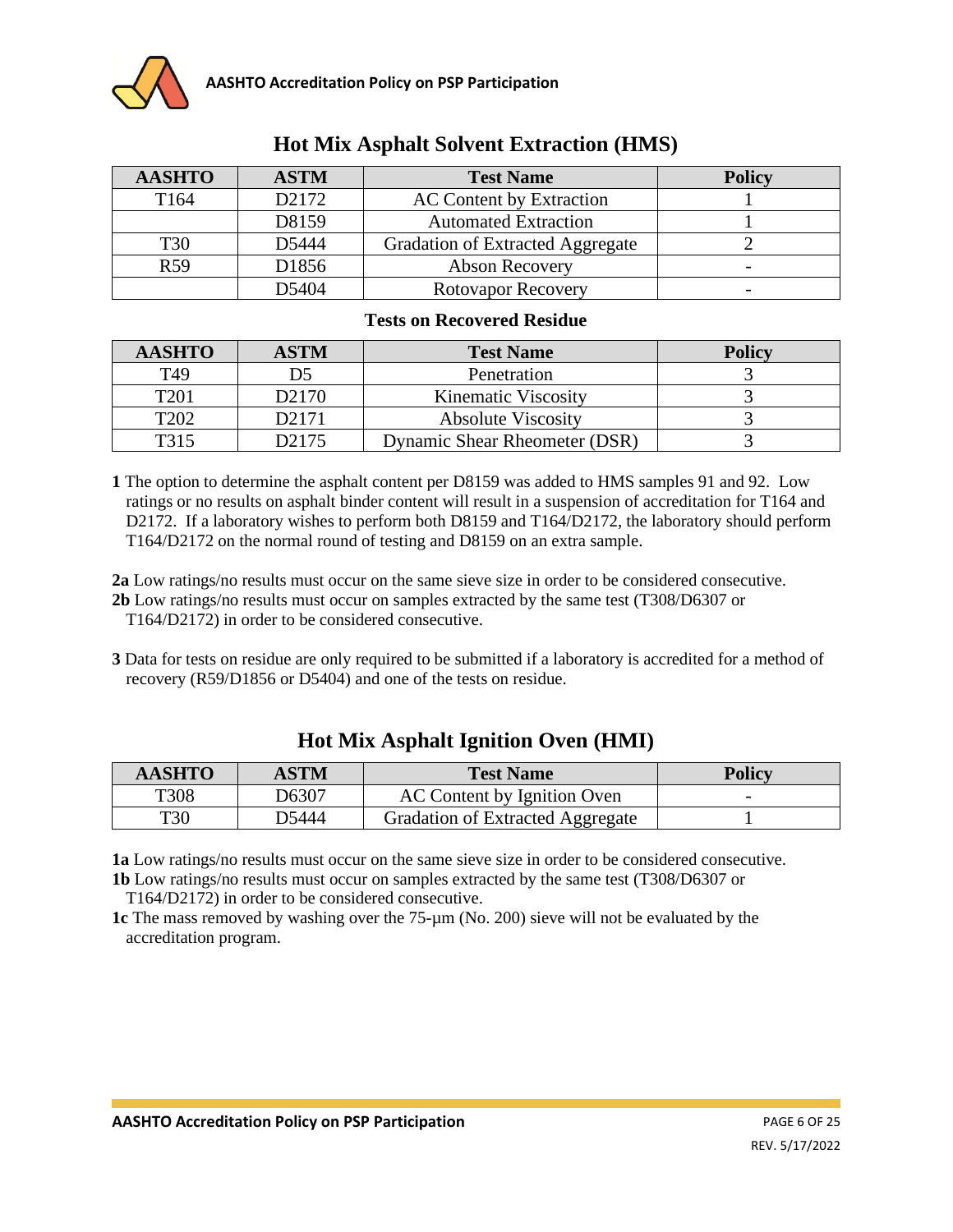| <b>AASHTO</b>    | <b>ASTM</b> | <b>Test Name</b>                     | <b>Policy</b> |
|------------------|-------------|--------------------------------------|---------------|
| <b>R68</b>       | D6926       | <b>Marshall Compaction</b>           |               |
| T <sub>245</sub> | D6927       | <b>Stability and Flow</b>            |               |
| T <sub>166</sub> | D2726       | <b>Bulk Specific Gravity</b>         | 1, 2          |
| T331             | D6752       | Bulk Specific Gravity – Core Lok     | 1.2           |
| T <sub>209</sub> | D2041       | <b>Maximum Specific Gravity</b>      |               |
| T <sub>269</sub> | D3203       | Percent Air Voids                    |               |
|                  | D3549       | <b>Height of Compacted Specimens</b> |               |

# **Hot Mix Asphalt Marshall Design (MAR)**

**1** No action to be taken if laboratory does not submit data for this test and the laboratory is accredited for the (cores) variation of the bulk specific gravity tests.

**2a** If a laboratory is accredited for T166/D2726 and T331/D6752, the laboratory must perform both tests in order to maintain accreditation for both tests.

**2b** If low scores result in a suspension of T166/D2726, accreditation for T275/D1188 will be suspended as well.

**3** Low scores on height measurement will result in a suspension of R68/D6926 and D3549 since they can be an indication of an error in the compaction process and/or the measurement itself.

**3b** A laboratory that prepares samples for T283/D4867 using T312/D6925 is not required to enroll in the HVM or MAR programs only for D3549.

**4** Once negative action has occurred on one test value (stability or flow), satisfactory results are needed on all test values (stability and flow).

**5** A laboratory that only compacts samples using T312/D6925 is not required to enroll in the HVM or MAR programs only for T269/D3203.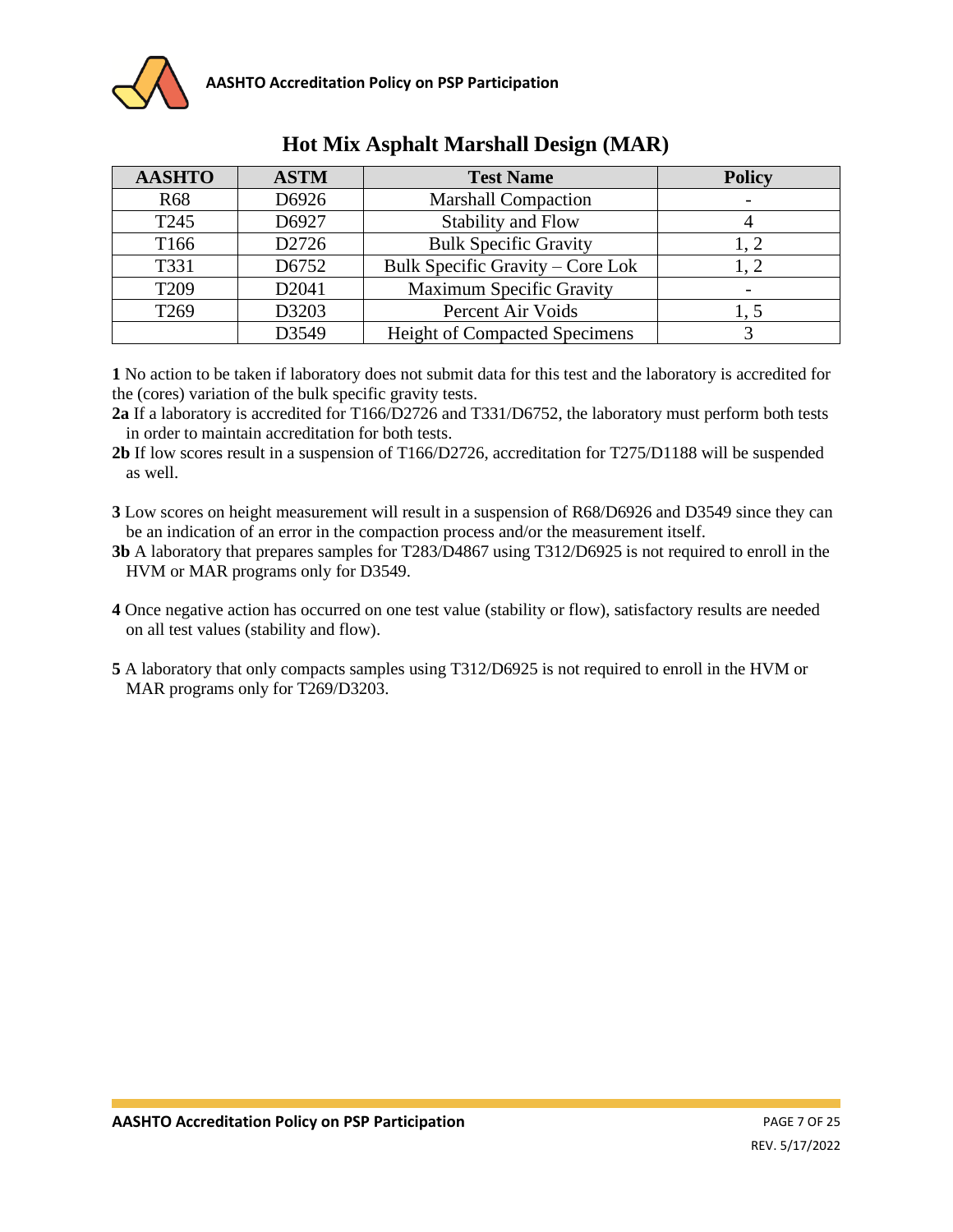

| <b>AASHTO</b>    | <b>ASTM</b>                       | <b>Test Name</b>                   | <b>Policy</b> |
|------------------|-----------------------------------|------------------------------------|---------------|
| T312             | D6925                             | <b>Gyratory Compactor</b>          |               |
| T <sub>166</sub> | T2726                             | <b>Bulk Specific Gravity</b>       | 1, 2, 3       |
| T331             | D6752                             | Bulk Specific Gravity – Core Lok   |               |
| T <sub>209</sub> | D <sub>2041</sub>                 | <b>Maximum Specific Gravity</b>    |               |
|                  | T <sub>100</sub> (Mineral Filler) | Specific Gravity of Mineral Filler |               |

## **Hot Mix Asphalt Gyratory Design (HMG)**

- **1** No action to be taken if laboratory does not submit data for this test and the laboratory is accredited for the (cores) variation of the bulk specific gravity tests.
- **2** The HMG sample does not include T269/D3203 directly; however, if accreditation for any of the prerequisite test methods for T269/D3203 is revoked or withdrawn, T269/D3203 will be revoked or withdrawn.
- **3a** If a laboratory is accredited for T166/D2726 and T331/D6752, the laboratory must perform both tests in order to maintain accreditation for both tests.
- **3b** If low scores result in a suspension of T166/D2726, accreditation for T275/D1188 will be suspended as well.
- **4** This method will be listed in the aggregate scope if a laboratory is accredited for R35. If a laboratory is also accredited for T100 in the soils scope, the laboratory must perform T100 testing on the Soil Classification and Compaction samples also.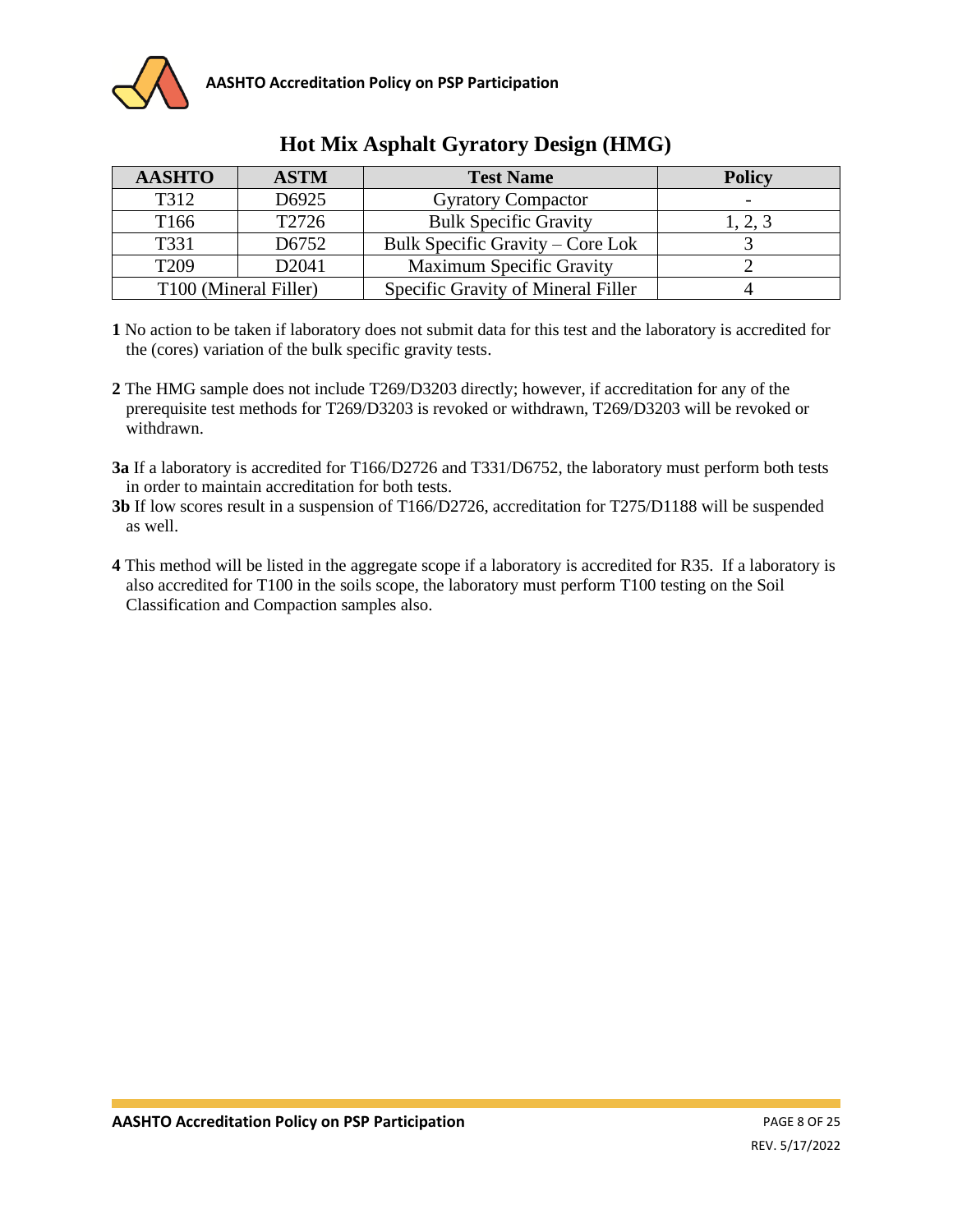| <b>AASHTO</b>    | <b>ASTM</b>       | <b>Test Name</b>                     | <b>Policy</b> |
|------------------|-------------------|--------------------------------------|---------------|
| T <sub>247</sub> | D1561             | <b>CA Kneading Compactor</b>         |               |
| T <sub>246</sub> | D <sub>1560</sub> | Hveem (Corrected and Uncorrected)    |               |
| T <sub>166</sub> | D2726             | <b>Bulk Specific Gravity</b>         |               |
| T <sub>209</sub> | D2041             | <b>Maximum Specific Gravity</b>      |               |
| T <sub>269</sub> | D3203             | Percent Air Voids                    | 3, 6          |
|                  | D3549             | <b>Height of Compacted Specimens</b> |               |

# **Hot Mix Asphalt Hveem Design (HVM)<sup>1</sup>**

#### **State Compaction and Stabilometer Methods**

| CPL-5115 & CPL-5106 | CO Gyratory and Hyeem |  |
|---------------------|-----------------------|--|
| TX-206-F & TX-208-F | TX Gyratory and Hyeem |  |

**1a** Laboratories that are accredited for TX-206-F, CPL 5115, or T247/D1561 must be participating in this sample starting in 2014 whether they are performing the Hveem test or not. Height of compaction will be evaluated.

**1b** For the HVM samples, the specimens can be compacted by either the California kneading compactor, Texas gyratory compactor, or the Colorado 4-inch Superpave gyratory compactor. Ratings will be evaluated for only one of the compaction methods even if the laboratory is accredited for more than one.

- **2** Low ratings/no results on corrected or uncorrected will result in a suspension.
- **3** No action to be taken if laboratory does not submit data for this test and the laboratory is accredited for the (cores) variation of the bulk specific gravity tests.
- **4** If low scores result in a suspension of T166/D2726, accreditation for T275/D1188 and T331/D6752 will also be suspended.

**5a** Low scores on height measurement will result in a suspension of T247/D1561 and D3549 since they can be an indication of an error in the compaction process and/or the measurement itself.

- **5b** A laboratory that prepares samples for T283/D4867 using T312/D6925 is not required to enroll in the HVM or MAR programs only for D3549.
- **6** A laboratory that only compacts samples using T312/D6925 is not required to enroll in the HVM or MAR programs only for T269/D3203.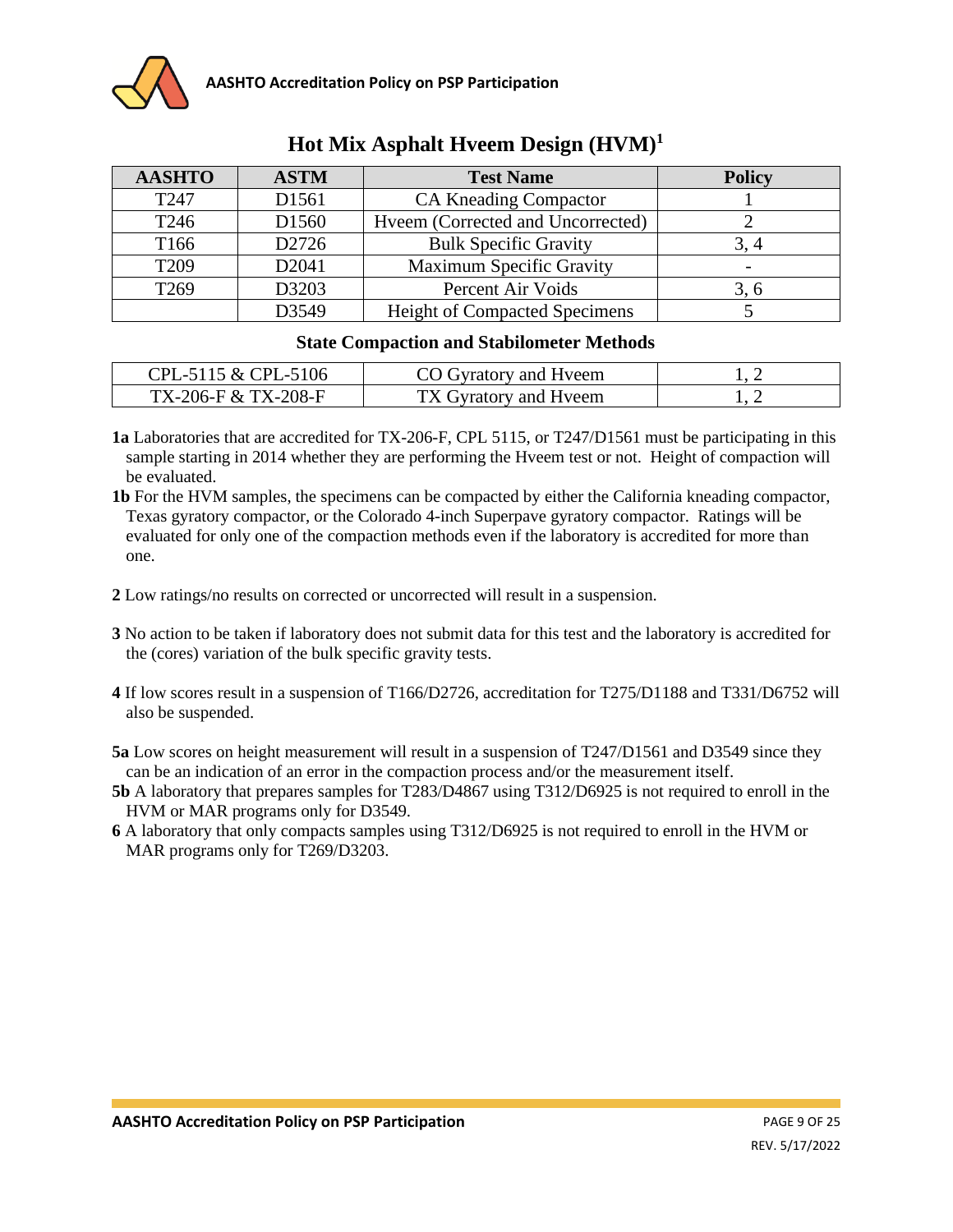

## **California Bearing Ratio (CBR)**

| <b>AASHTO</b> | ASTM  | <b>Test Name</b>         | <b>Policy</b> |
|---------------|-------|--------------------------|---------------|
| T193          | D1883 | California Bearing Ratio |               |

**1** Ratings on moisture content and swell will not be evaluated for accreditation purposes.

# **R-Value (RVL)**

| $\alpha$ of $\mathbf{r}$ $\mathbf{r}$ | <b>ASTM</b>  | <b>Test Name</b>     | $\mathbf{D}_{\alpha}$ lian<br>$\blacksquare$ once |
|---------------------------------------|--------------|----------------------|---------------------------------------------------|
| T <sub>190</sub><br>ュノマ               | <b>D2844</b> | D<br>alue<br>$N - V$ |                                                   |

**1** Ratings on moisture content will not be evaluated for accreditation purposes.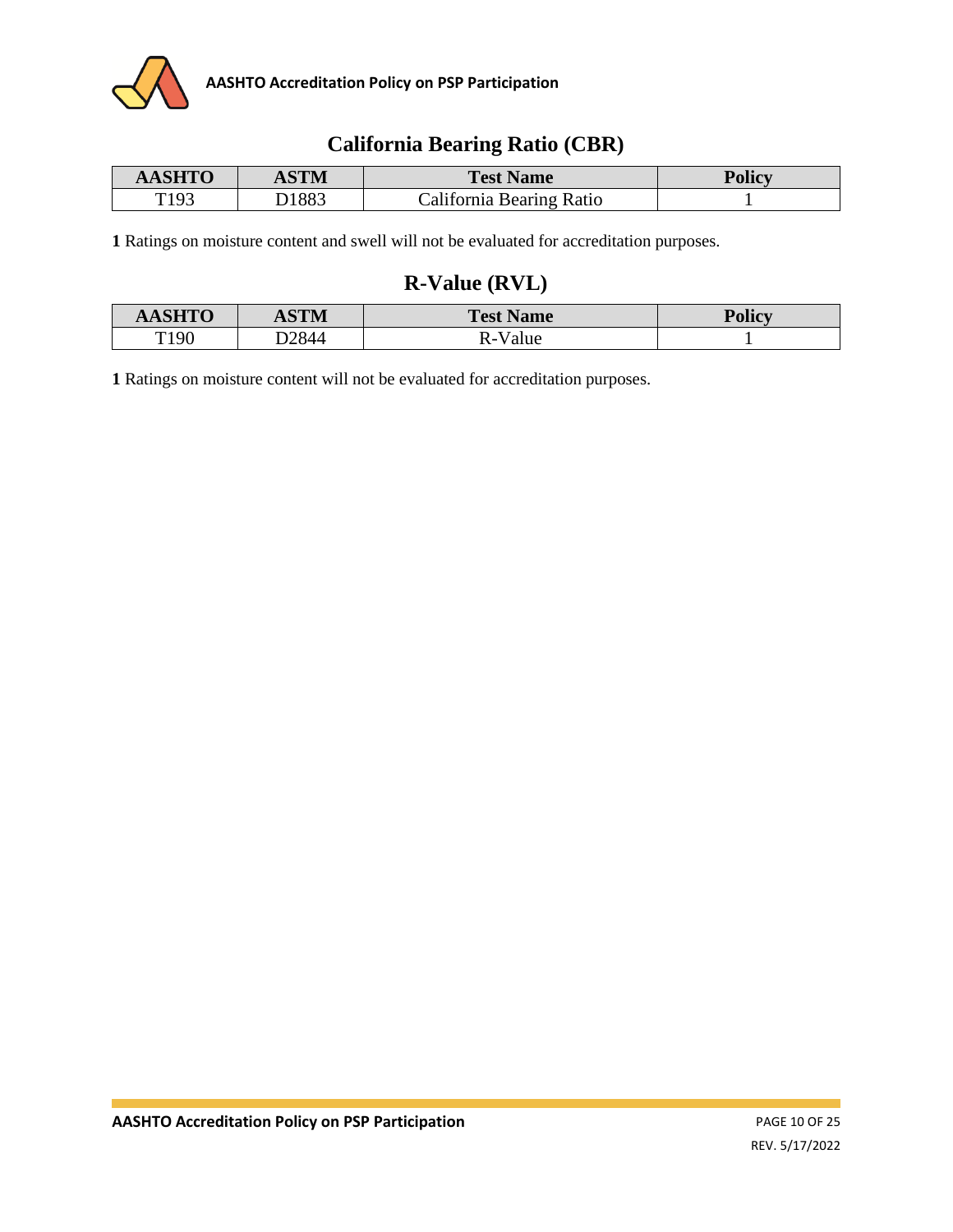| <b>AASHTO</b>    | <b>ASTM</b> | <b>Test Name</b>                  | <b>Policy</b> |  |
|------------------|-------------|-----------------------------------|---------------|--|
| <b>T88</b>       | D422        | Particle Size Analysis/Hydrometer | 1, 2          |  |
| T89              | D4318       | Liquid Limit                      | 3             |  |
| <b>T90</b>       | D4318       | Plastic Limit                     | 3             |  |
| T100             | D854        | Specific Gravity                  | 4             |  |
| T99              | D698        | <b>Standard Proctor</b>           | 5             |  |
| T180             | D1557       | <b>Modified Proctor</b>           | 5             |  |
|                  | D4943       | Shrinkage Factor                  |               |  |
|                  | D7928       | Hydrometer                        |               |  |
| T <sub>267</sub> | D2974       | Ash Content and Organic Material  |               |  |
|                  |             | Method A                          |               |  |
| T288             |             | Minimum Soil Resistivity          | 6             |  |
|                  | G187        | Soil Resistivity Using the Two-   | 6             |  |
|                  |             | <b>Electrode Soil Box</b>         |               |  |
| T289             |             | Determining pH of Soil for Use in |               |  |
|                  |             | <b>Corrosion Testing</b>          |               |  |
|                  | D4972       | Determining pH of Soils           |               |  |
| T <sub>290</sub> |             | Determining Water-Soluble Sulfate |               |  |
|                  |             | Ion Content in Soil               |               |  |
| T291             |             | Determining Water-Soluble Sulfate |               |  |
|                  |             | Ion Content in Soil               |               |  |

# **Soil Classification and Compaction (SOL)**

**1a** Low ratings/no results must occur on the same test value in order to be considered consecutive. Once negative action has occurred on one test value, satisfactory results are needed on all test values.

- **1b** A laboratory that is accredited for both methods of hydrometer testing shall submit test data for both T88/D422 and D7928. A suspension for either T88/D422 or D7928 does not affect the other hydrometer method.
- **2** Ratings or no data on Total Material Smaller Than 0.001 mm will not be evaluated for accreditation purposes.
- **3** Low ratings/no results on the liquid limit procedure or plastic limit procedure of D4318 will result in a suspension for all D4318. Once negative action has occurred on one test value, satisfactory results are needed on both procedures to be reinstated for D4318.
- **4** Participation is required for soils testing only. If a laboratory is accredited for T100 (Mineral Filler) in the aggregate scope, the laboratory must perform T100 testing on the Asphalt Mixture Gyratory Design (HMG) samples also.
- **5a** Laboratories will have the option of testing standard (T99/D698) or modified (T180/D1557) Proctors. Accreditation for both T99/D698 and T180/D1557 will be evaluated based on the proficiency sample results of either the standard or modified compaction test. A laboratory accredited for only T99/D698 or T180/D1557 must submit results for that effort.

**5b** Satisfactory ratings are required for the entire test method for reinstatement to occur.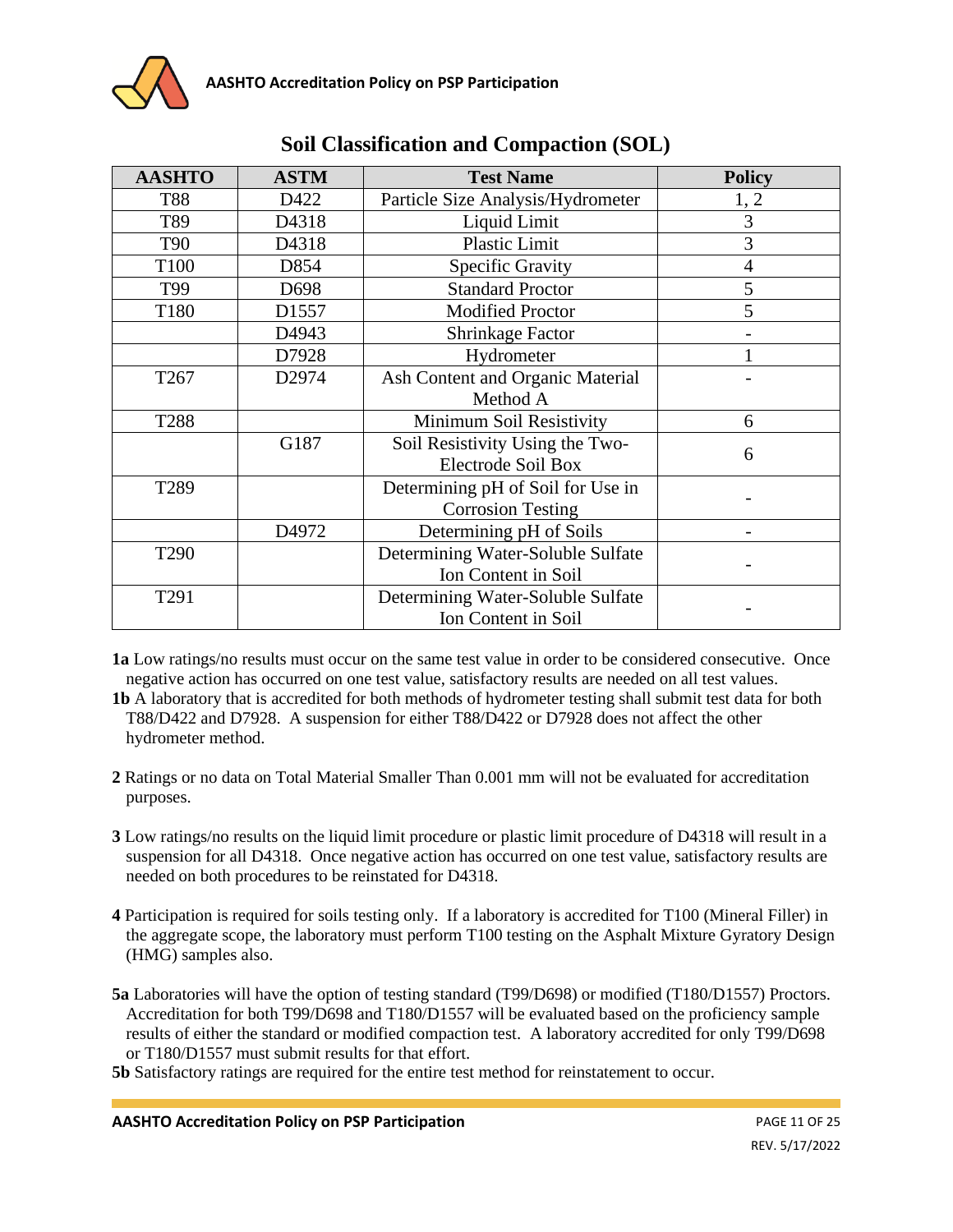

# **Soil Classification and Compaction (SOL)** (continued)

**6** Non-submittal of test results will result in a suspension of accreditation for T288 and/or G187. Test standards T288 and G187 were combined in Soil Classification and Compaction samples 183/184, then split into separate line items in samples 185/186. Consecutive low ratings for these test standards will not result in a suspension until sample rounds 187/188.

| <b>AASHTO</b>    | <b>ASTM</b>       | <b>Test Name</b>                | <b>Policy</b> |
|------------------|-------------------|---------------------------------|---------------|
| T <sub>11</sub>  | C117              | Minus No. 200 Wash              |               |
| T <sub>27</sub>  | C <sub>136</sub>  | Sieve Analysis                  |               |
| T84              | C128              | Specific Gravity (Fine)         |               |
| T85              | C <sub>127</sub>  | Specific Gravity (Coarse)       |               |
| T <sub>176</sub> | D2419             | Sand Equivalent                 |               |
| T304             | C <sub>1252</sub> | <b>Uncompacted Void Content</b> |               |

## **Aggregate Gradation and Gravity (AGG)**

- **1a** Low ratings/no results must occur on the same sieve size in order to be considered consecutive. Once negative action has occurred on one test value (sieve size), satisfactory results are needed on all test values (sieve sizes).
- **1b** A suspension for these tests will occur if consecutive low ratings/no results are received on coarse or fine aggregate. The ratings are to be evaluated separately and will cause the entire test to be suspended rather than just the portion that was included in the offending sample results. However, accreditation may reflect "Coarse Aggregate" or "Fine Aggregate" if the laboratory is not a participant due to the type of work they are performing normally.
- **2** Only the average result will be used for accreditation purposes.

| <b>AASHTO</b>            | <b>ASTM</b> | <b>Test Name</b>               | <b>Policy</b> |
|--------------------------|-------------|--------------------------------|---------------|
| T96                      | C131/C535   | LA Abrasion                    |               |
| T103                     |             | Soundness by Freezing/Thawing  |               |
| T <sub>104</sub>         | C88         | Soundness of Aggregate         |               |
| T327                     | D6928       | Micro Deval (Fine Aggregate)   |               |
| $\overline{\phantom{0}}$ | D7428       | Micro Deval (Coarse Aggregate) |               |

### **Aggregate Degradation (AGD)**

**1** Low ratings/no results for LA Abrasion will lead to suspensions for both T96/C131 and C535.

**2** Only testing of coarse aggregate will be performed using T103.

**3** A laboratory may submit results for testing using either Sodium or Magnesium Sulfate.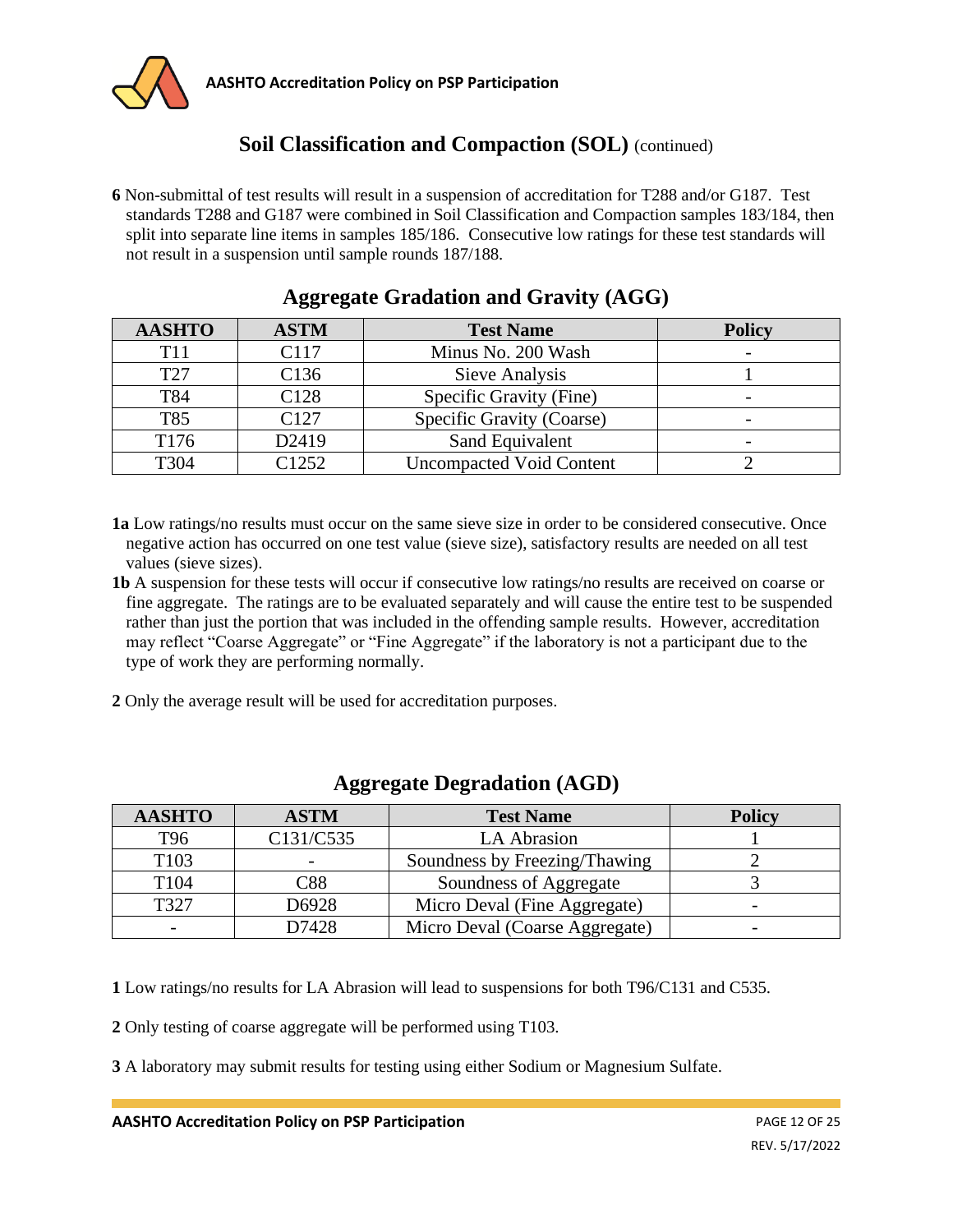

### **Alkali Silica Reactivity**

| <b>AASHTO</b> | <b>ASTM</b> | <b>Test Name</b>         | <b>Policy</b> |
|---------------|-------------|--------------------------|---------------|
| T303          | 1260        | Alkali Silica Reactivity |               |

**1** Only the 14-day reading will be evaluated for accreditation purposes.

### **Concrete**

| <b>AASHTO</b>    | <b>ASTM</b>       | <b>Test Name</b>                  | <b>Policy</b> |
|------------------|-------------------|-----------------------------------|---------------|
| T <sub>22</sub>  | C <sub>39</sub>   | Compressive Strength of Cylinders |               |
| T97              | C78               | <b>Flexural Strength of Beams</b> |               |
| T119             | C <sub>143</sub>  | Slump                             |               |
| T <sub>121</sub> | C <sub>138</sub>  | Unit Weight                       |               |
| T <sub>152</sub> | C <sub>231</sub>  | Air Content - Pressure Method     |               |
| T <sub>196</sub> | C173              | Air Content – Volumetric Method   |               |
| T309             | C <sub>1064</sub> | Temperature                       |               |

**1a** Participation is required for all laboratories accredited for T22/C39. If someone else molds their cylinders, the laboratory can have them mold their proficiency samples too.

**1b** Ratings on density will not be evaluated for accreditation purposes.

**2** Ratings or no data on T309/C1064 will not be evaluated for accreditation purposes.

**3** Beginning with concrete samples 199/200, laboratories that are accredited for T97 or C78 will be required to receive satisfactory ratings for testing concrete beams.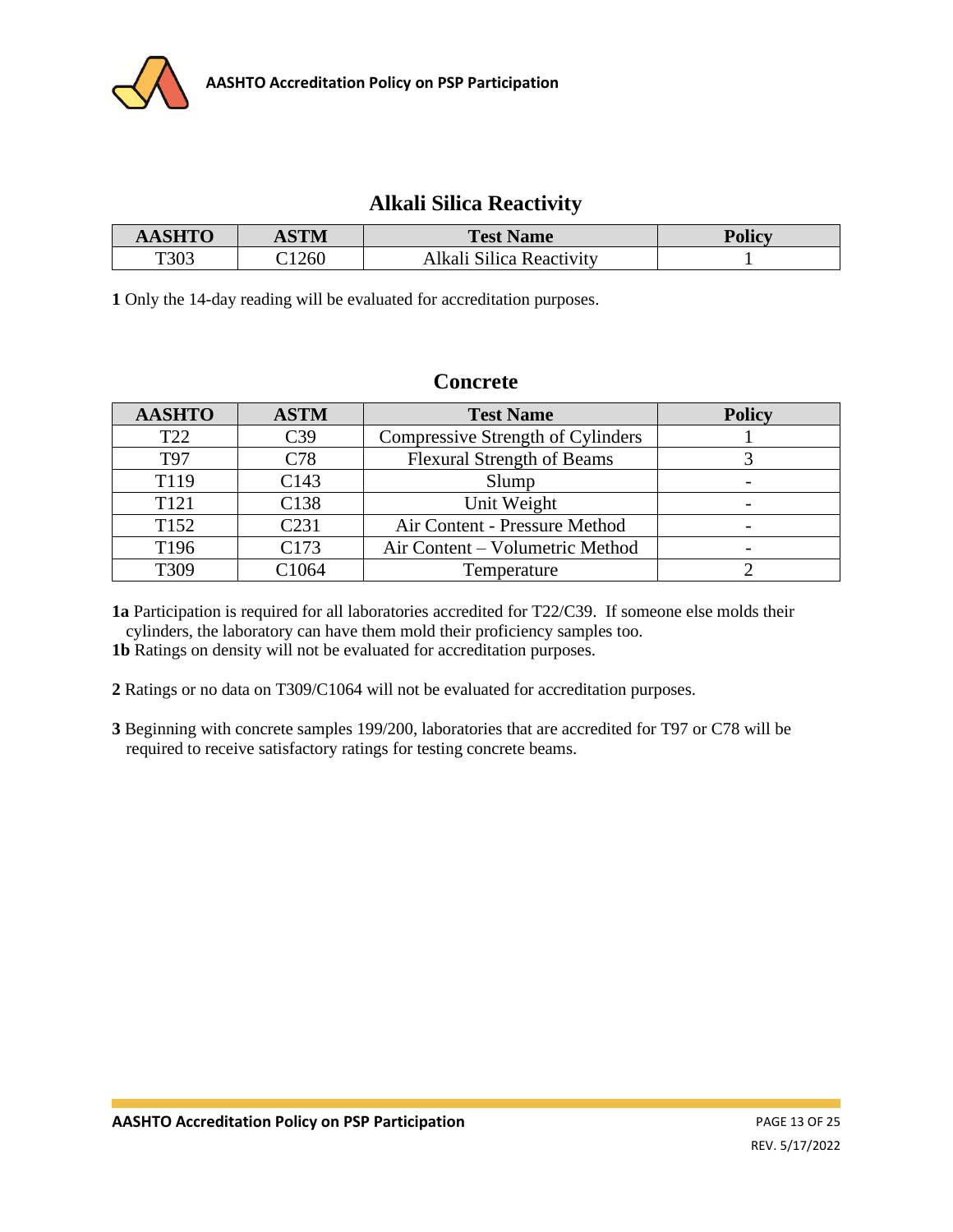

| <b>AASHTO</b>    | <b>ASTM</b>       | <b>Test Name</b>            | <b>Test Property</b>            | <b>Policy</b>  |
|------------------|-------------------|-----------------------------|---------------------------------|----------------|
| T <sub>129</sub> | C <sub>187</sub>  | <b>Normal Consistency</b>   | Normal Consistency: Water       | 1, 2           |
| T154             | C <sub>266</sub>  | Time of Setting -           | Gillmore Initial Time of Set    | 1, 2           |
|                  |                   | <b>Gillmore Needle</b>      | Gillmore Final Time of Set      | 1, 2           |
| T <sub>107</sub> | C <sub>151</sub>  | <b>Autoclave Expansion</b>  | <b>Percent Expansion</b>        | 1, 2           |
| T137             | C <sub>185</sub>  | Air Content of Mortar       | Percent Air                     | 1, 2           |
|                  |                   |                             | Mortar Mix Water                | 1, 2           |
|                  |                   |                             | <b>Mortar Flow</b>              | 1, 2           |
|                  |                   |                             | (Suppressed)                    |                |
| T <sub>106</sub> | C <sub>109</sub>  | <b>Compressive Strength</b> | Average 7-Day                   | 1, 2, 3        |
|                  |                   |                             | Average 28-Day                  | 1, 2, 3        |
| T192             | C <sub>430</sub>  | Fineness - No. 325 Sieve    | No. 325 Sieve, Percent Retained | 1, 2           |
| T133             | C188              | Density                     | Density                         | 1, 2           |
|                  | C <sub>1506</sub> | <b>Water Retention</b>      | Mixing Water                    | $\overline{4}$ |
|                  |                   |                             | <b>Initial Flow</b>             | $\overline{4}$ |
|                  |                   |                             | (Suppressed)                    |                |
|                  |                   |                             | <b>Final Flow</b>               | $\overline{4}$ |
|                  |                   |                             | <b>Water Retention</b>          | 4              |

### **Masonry Cement**

- **1** If a laboratory chooses to enroll in multiple sample programs (ex. Portland Cement, Blended Cement, Masonry Cement), the laboratory is required to receive satisfactory results for all accredited tests in all sample programs in which the laboratory is enrolled. Please refer to Annex 1 and 2 for a comparison of the tests in each program.
- **2** If a laboratory is accredited for tests that are all included in one sample program (ex. Portland Cement or Blended Cement), the laboratory only needs to maintain enrollment in that sample program.
- **3** For compressive strength (T106/C109), specification C91 dictates that compressive strength must be tested for the 7- and 28-day periods. Satisfactory ratings are required for the 7- and 28-day compressive strength tests in order to maintain accreditation for T106/C109.
- **4** This is only available on the CCRL Masonry Cement samples for accreditation under the Cement scope. If a laboratory is accredited for a cement test that is only offered in one sample program, the laboratory is required to maintain enrollment in that program and is required to perform all tests in that sample program that are also included in the laboratory's accreditation.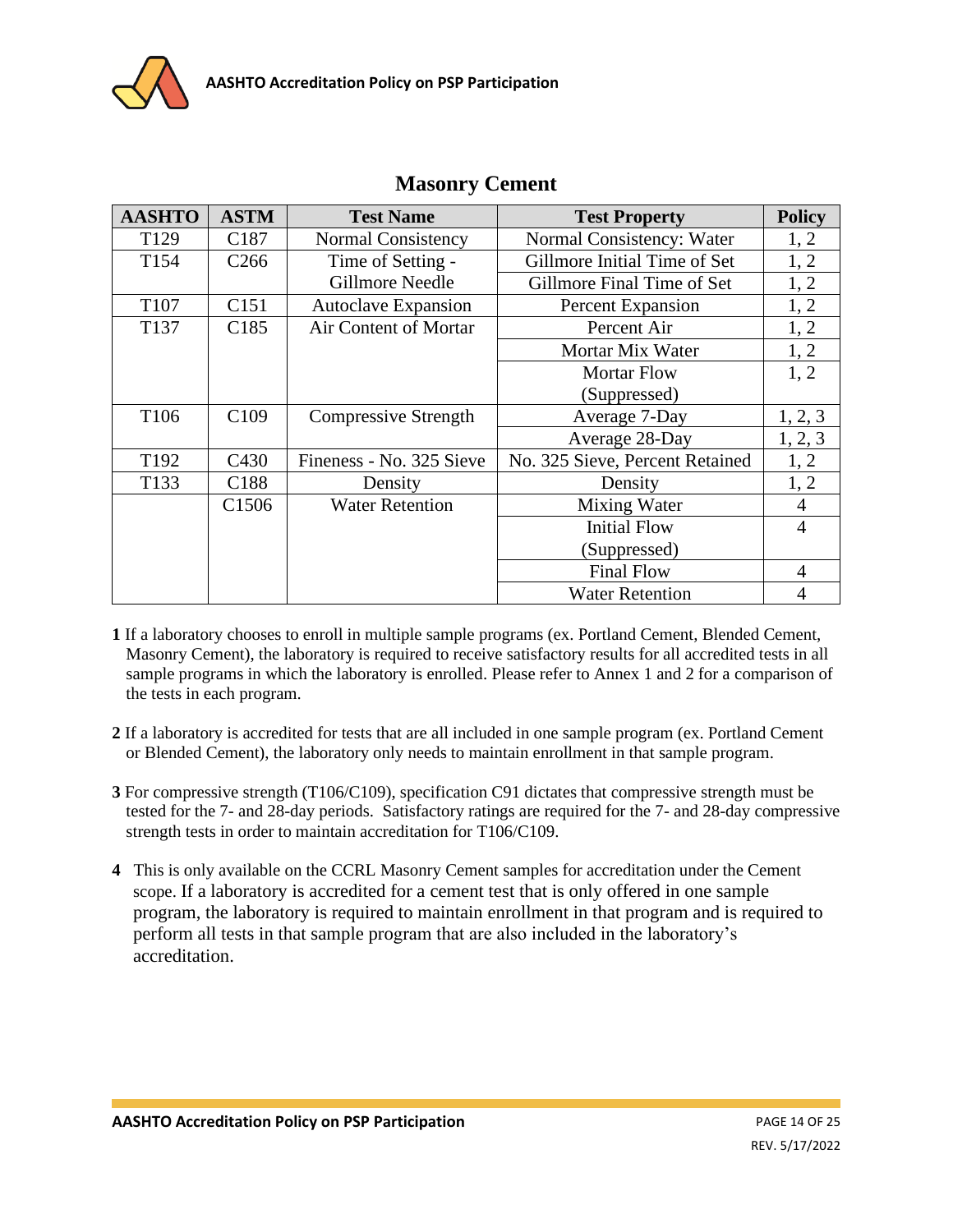

# **Portland Cement**

## **Physical Testing**

| <b>AASHTO</b> | <b>ASTM</b>      | <b>Test Name</b>        | <b>Test Property</b>      | <b>Policy</b>                      |
|---------------|------------------|-------------------------|---------------------------|------------------------------------|
| T129          | C187             | Normal                  | Normal Consistency:       | 1, 2                               |
|               |                  | Consistency             | Water                     |                                    |
| T131          | C191             | Time of Setting -       | Vicat Initial Time of Set | 1, 2                               |
|               |                  | <b>Vicat Needle</b>     | Vicat Final Time of Set   | $\frac{1,2}{1,2}$                  |
| T154          | C <sub>266</sub> | Time of Setting -       | Gillmore Initial Time of  |                                    |
|               |                  | <b>Gillmore Needle</b>  | Set                       |                                    |
|               |                  |                         | Gillmore Final Time of    | 1, 2                               |
|               |                  |                         | Set                       |                                    |
| T186          | C <sub>451</sub> | <b>Early Stiffening</b> | <b>False Set</b>          | 1, 2                               |
| T133          | C188             | Density                 | Density                   |                                    |
| T107          | C <sub>151</sub> | Autoclave               | Percent Expansion         | 1,2                                |
|               |                  | Expansion               |                           |                                    |
| T137          | C185             | Air Content of          | Percent Air               | $\underline{1, 2}$                 |
|               |                  | Mortar                  | Mortar Mix Water          | $\frac{1}{1,2}$<br>$\frac{1}{1,2}$ |
|               |                  |                         | <b>Mortar Flow</b>        |                                    |
|               |                  |                         | (Suppressed)              |                                    |
| T106          | C <sub>109</sub> | Compressive             | Average 3-Day             | 1, 2, 3                            |
|               |                  | Strength                | Average 7-Day             | 1, 2, 3                            |
|               |                  |                         | Average 28-Day            | 1, 2, 3                            |
|               |                  |                         | Flow for Mortar           | 1, 2, 3                            |
|               |                  |                         | (Suppressed)              |                                    |
| T153          | C <sub>204</sub> | Fineness - Blaine       | Air Permeability          | 1, 2                               |
|               |                  | Apparatus               |                           |                                    |
| T192          | C430             | Fineness – No. $325$    | No. 325 Sieve             | 1, 2                               |
|               |                  | Sieve                   |                           |                                    |
|               | C1038            | Expansion of            | <b>Average Expansion</b>  | 1, 2, 4                            |
|               |                  | <b>Cement Mortar</b>    |                           |                                    |
|               |                  | <b>Bars</b>             |                           |                                    |
|               | C1702            | Heat of Hydration       | 3-Day                     | 1, 2, 5                            |
|               |                  | (Calorimetry)           | 7-Day                     | 1, 2, 5                            |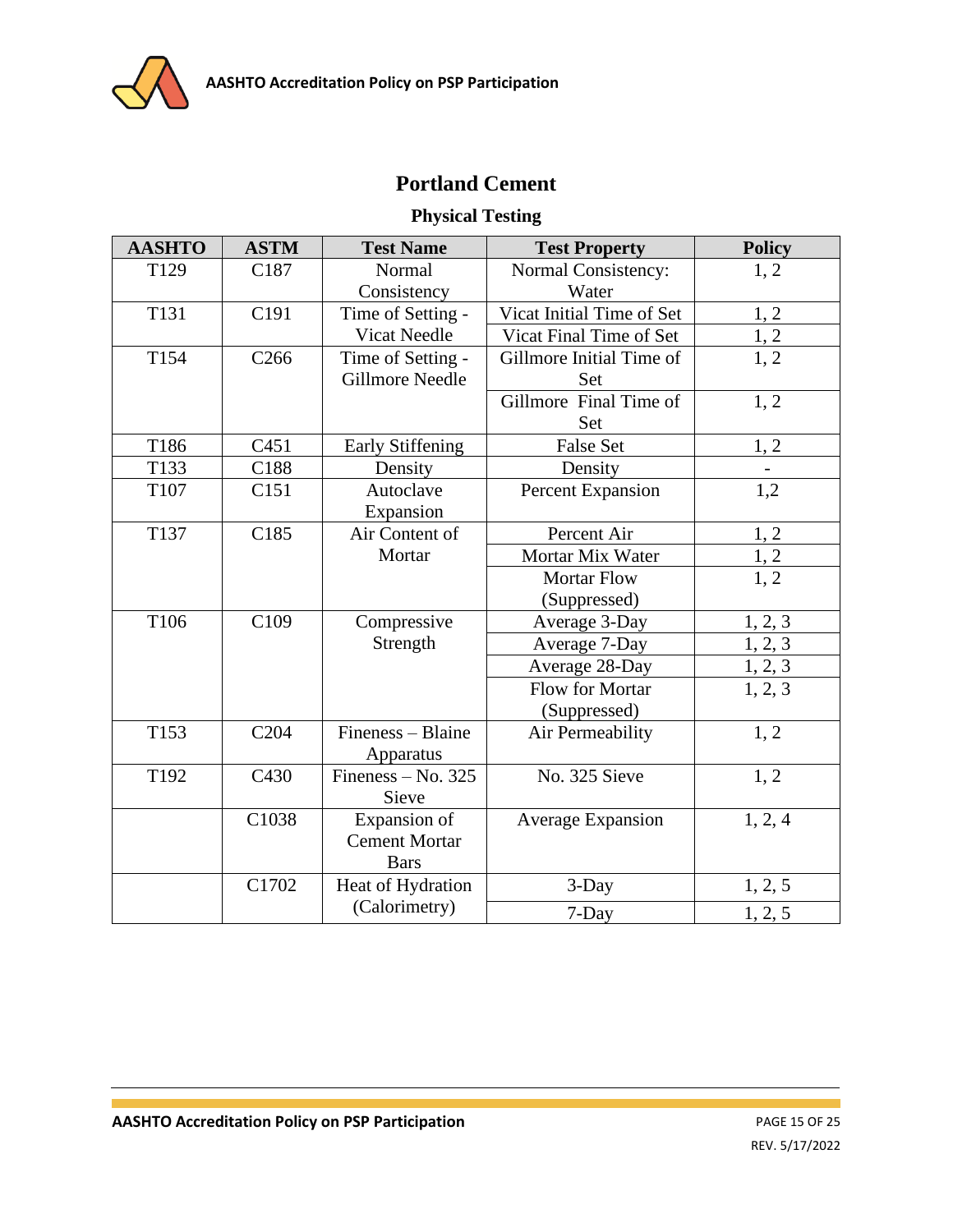

### Portland Cement (continued)

#### **Chemical Testing**

| <b>AASHTO</b>    | <b>ASTM</b> | <b>Test Name</b>                                | <b>Policy</b> |
|------------------|-------------|-------------------------------------------------|---------------|
|                  |             | Silicon Dioxide $(SiO2)$                        | 1, 2          |
|                  |             | Aluminum Oxide $(Al2O3)$                        | 1, 2          |
|                  |             | Ferric Oxide $(Fe2O3)$                          | 1, 2          |
|                  |             | Calcium Oxide (CaO)                             | 1, 2          |
|                  |             | Free Calcium Oxide [Free Lime] $(C_x)$          | 1, 2, 4       |
|                  |             | Magnesium Oxide (MgO)                           | 1, 2          |
|                  |             | Sulfur Trioxide $(SO3)$                         | 1, 2          |
|                  |             | Loss on Ignition (LOI)                          | 1, 2          |
|                  |             | Sodium Oxide (Na <sub>2</sub> O)                | 1, 2          |
|                  | C114        | Potassium Oxide $(K_2O)$                        | 1, 2          |
|                  |             | Strontium Oxide (SrO)                           | 6             |
| T <sub>105</sub> |             | Titanium Dioxide (TiO <sub>2</sub> )            | 1, 2          |
|                  |             | Phosphorous Pentoxide $(P_2O_5)$                | 1, 2          |
|                  |             | Zinc Oxide (ZnO)                                | 1, 2          |
|                  |             | Manganic Oxide $(Mn_2O_3)$                      | 1, 2          |
|                  |             | Chloride (Cl)                                   | 1, 2          |
|                  |             | Insoluble Residue (IR)                          | 1, 2          |
|                  |             | Carbon Dioxide $(CO2)$                          | 1, 2, 4, 5    |
|                  |             | <b>Limestone Content</b>                        | 6             |
|                  |             | Chromium Oxide $(Cr_2O_3)$                      | 6             |
|                  |             | Tricalcium Silicate $(C_3S)$                    | 6             |
|                  |             | Dicalcium Silicate $(C_2S)$                     | 6             |
|                  |             | Tricalcium Aluminate $(C_3A)$                   | 6             |
|                  |             | Tetracalcium Aluminoferrite (C <sub>4</sub> AF) | 6             |

- **1** If a laboratory chooses to enroll in multiple sample programs (ex. Portland Cement, Blended Cement, Masonry Cement), the laboratory is required to receive satisfactory results for all accredited tests in all sample programs in which the laboratory is enrolled. Please refer to Annex 1 and 2 for a comparison of the tests in each program.
- **2** If a laboratory is accredited for tests that are all included in one sample program (ex. Portland Cement or Blended Cement), the laboratory only needs to maintain enrollment in that sample program.
- **3** Specification C150 dictates that compressive strength must be tested for the 3- and 7-day periods. Satisfactory results are required for the 3- and 7-day compressive strength tests in order to maintain accreditation for T106/C109.
- **4** This is only available on the CCRL Portland Cement samples.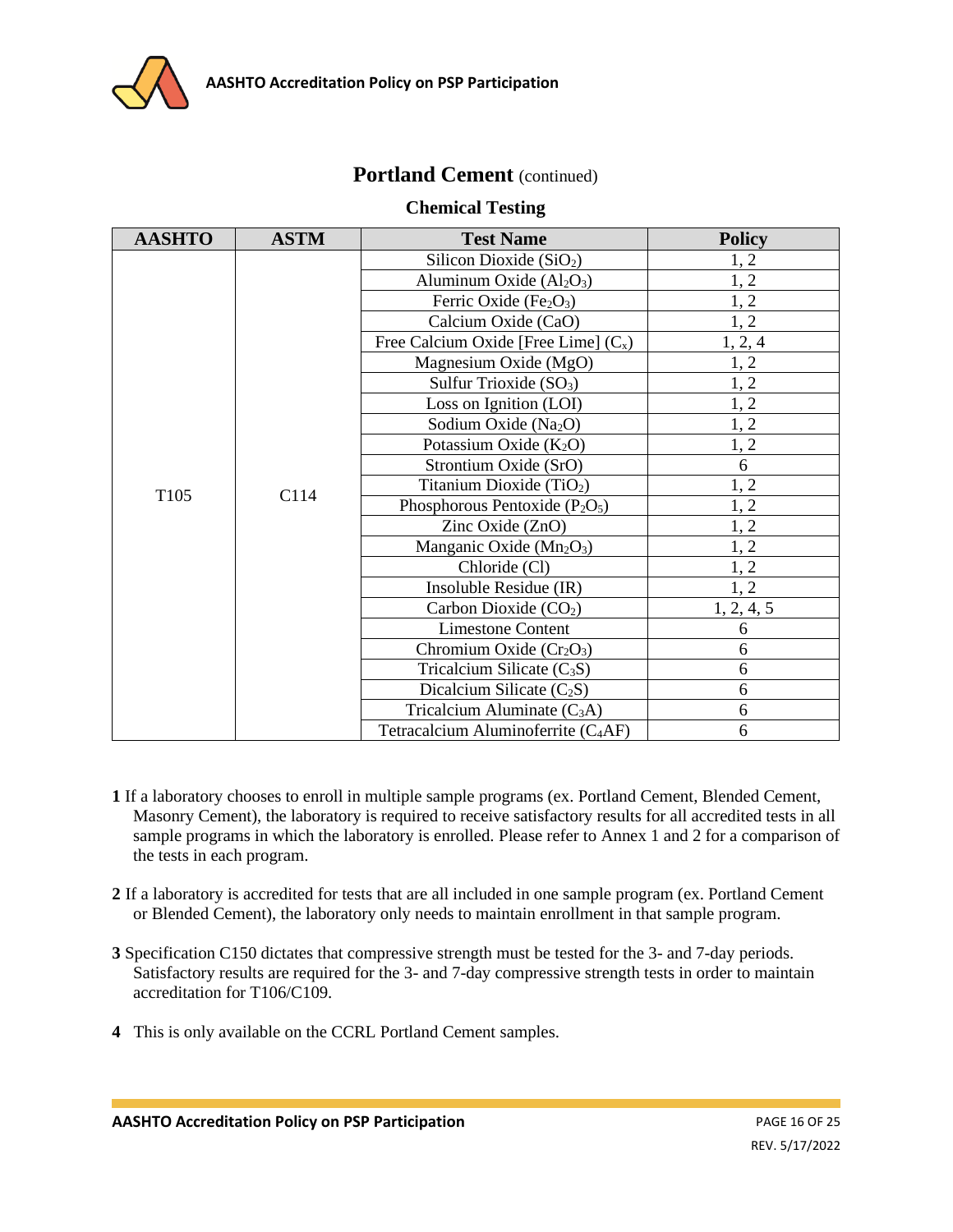

## **Portland Cement** (continued)

- **5** Data submission for Carbon Dioxide is required even if limestone has not been added to the Portland cement samples.
- **6** These tests are not currently offered in the AASHTO Accreditation Program.

# **Blended Cement**

| <b>AASHTO</b>    | <b>ASTM</b>      | <b>Test Name</b>               | <b>Test Property</b>  | <b>Policy</b> |
|------------------|------------------|--------------------------------|-----------------------|---------------|
| T129             | C187             | Normal Consistency             | Normal Consistency:   | 1, 2          |
|                  |                  |                                | Water                 |               |
| T131             | C <sub>191</sub> | Time of Setting - Vicat Needle | Vicat Initial Time of | 1, 2          |
|                  |                  |                                | Set                   |               |
|                  |                  |                                | Vicat Final Time of   | 1, 2          |
|                  |                  |                                | Set                   |               |
| T107             | C151             | <b>Autoclave Expansion</b>     | Percent Expansion     | 1, 2          |
| T137             | C <sub>185</sub> | <b>Air Content of Mortar</b>   | Percent Air           | 1, 2          |
|                  |                  |                                | Mortar Mix Water      | 1, 2          |
|                  |                  |                                | <b>Mortar Flow</b>    | 1, 2          |
|                  |                  |                                | (Suppressed)          |               |
| T133             | C188             | Density                        | Density               | 1, 2          |
| T <sub>106</sub> | C <sub>109</sub> | <b>Compressive Strength</b>    | Average 3-Day         | 1, 2, 3       |
|                  |                  |                                | Average 7-Day         | 1, 2, 3       |
|                  |                  |                                | Average 28-Day        | 1, 2, 3       |
|                  |                  |                                | Compressive Strength  | 1, 2, 3       |
|                  |                  |                                | Mix Water             |               |
|                  |                  |                                | Flow for Mortar       | 1, 2, 3       |
|                  |                  |                                | (Suppressed)          |               |
| T153             | C <sub>204</sub> | Fineness – Blaine Apparatus    | Air Permeability      | 1, 2          |
| T192             | C <sub>430</sub> | Fineness – No. 325 Sieve       | No. 325 Sieve         | 1, 2          |
|                  | C1702            | Heat of Hydration              | $3$ -Day              | 1, 2          |
|                  |                  | (Calorimetry)                  | $7$ -Day              | 1, 2          |

### **Physical Testing**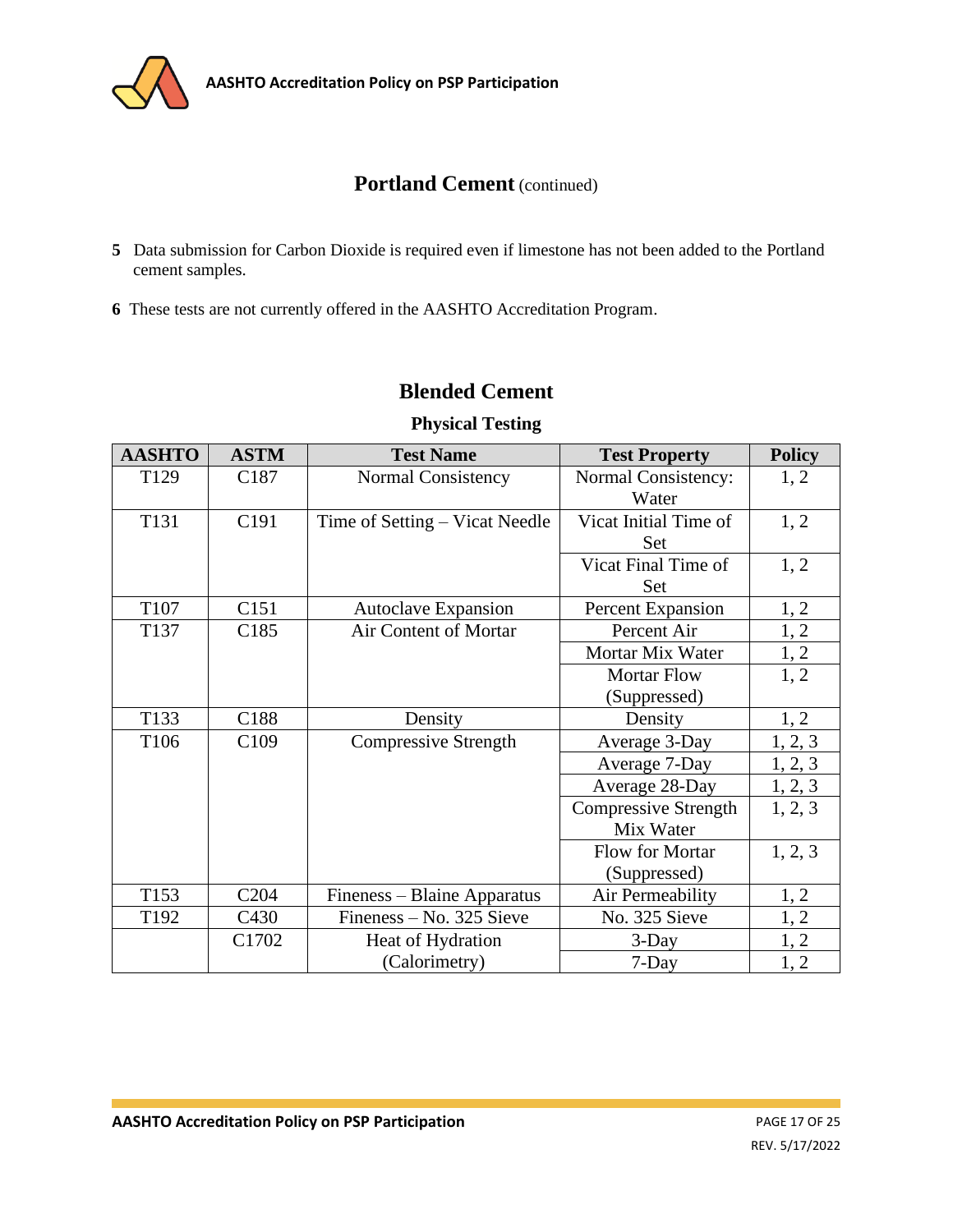

### **Blended Cement** (continued)

#### **Chemical Testing**

| <b>AASHTO</b>    | <b>ASTM</b> | <b>Test Name</b>                    | <b>Policy</b> |
|------------------|-------------|-------------------------------------|---------------|
|                  |             | Silicon Dioxide (SiO <sub>2</sub> ) | 1, 2          |
|                  |             | Aluminum Oxide $(Al_2O_3)$          | 1, 2          |
|                  |             | Ferric Oxide $(Fe2O3)$              | 1, 2          |
|                  |             | Calcium Oxide (CaO)                 | 1, 2          |
|                  |             | Magnesium Oxide (MgO)               | 1, 2          |
|                  | C114        | Sulfur Trioxide $(SO3)$             | 1, 2          |
|                  |             | Loss on Ignition (LOI)              | 1, 2          |
| T <sub>105</sub> |             | Sodium Oxide (Na <sub>2</sub> O)    | 1, 2          |
|                  |             | Potassium Oxide $(K_2O)$            | 1, 2          |
|                  |             | Phosphorous Pentoxide $(P_2O_5)$    | 1, 2          |
|                  |             | Zinc Oxide (ZnO)                    | 1, 2          |
|                  |             | Manganic Oxide $(Mn_2O_3)$          | 1, 2          |
|                  |             | Chloride (Cl)                       | 1, 2          |
|                  |             | Insoluble Residue (IR)              | 1, 2          |
|                  |             | Titanium Dioxide $(TiO2)$           | 1, 2          |
|                  |             | Chromium Oxide $(Cr_2O_3)$          | 5             |

- **1** If a laboratory chooses to enroll in multiple sample programs (ex. Portland Cement, Blended Cement, Masonry Cement), the laboratory is required to receive satisfactory results for all accredited tests in all sample programs in which the laboratory is enrolled. Please refer to Annex 1 and 2 for a comparison of the tests in each program.
- **2** If a laboratory is accredited for tests that are all included in one sample program (ex. Portland Cement or Blended Cement), the laboratory only needs to maintain enrollment in that sample program.
- **3a** Specification C595 dictates that compressive strength must be tested for the 3-, 7-, and 28-day periods. Satisfactory results are required for the 3-, 7-, and 28-day compressive strength tests in order to maintain accreditation for T106/C109.

**3b** Mix Water is evaluated for accreditation purposes.

**4** All elements of C186 are evaluated for accreditation purposes.

**5** These tests are not currently offered in the AASHTO Accreditation Program.

.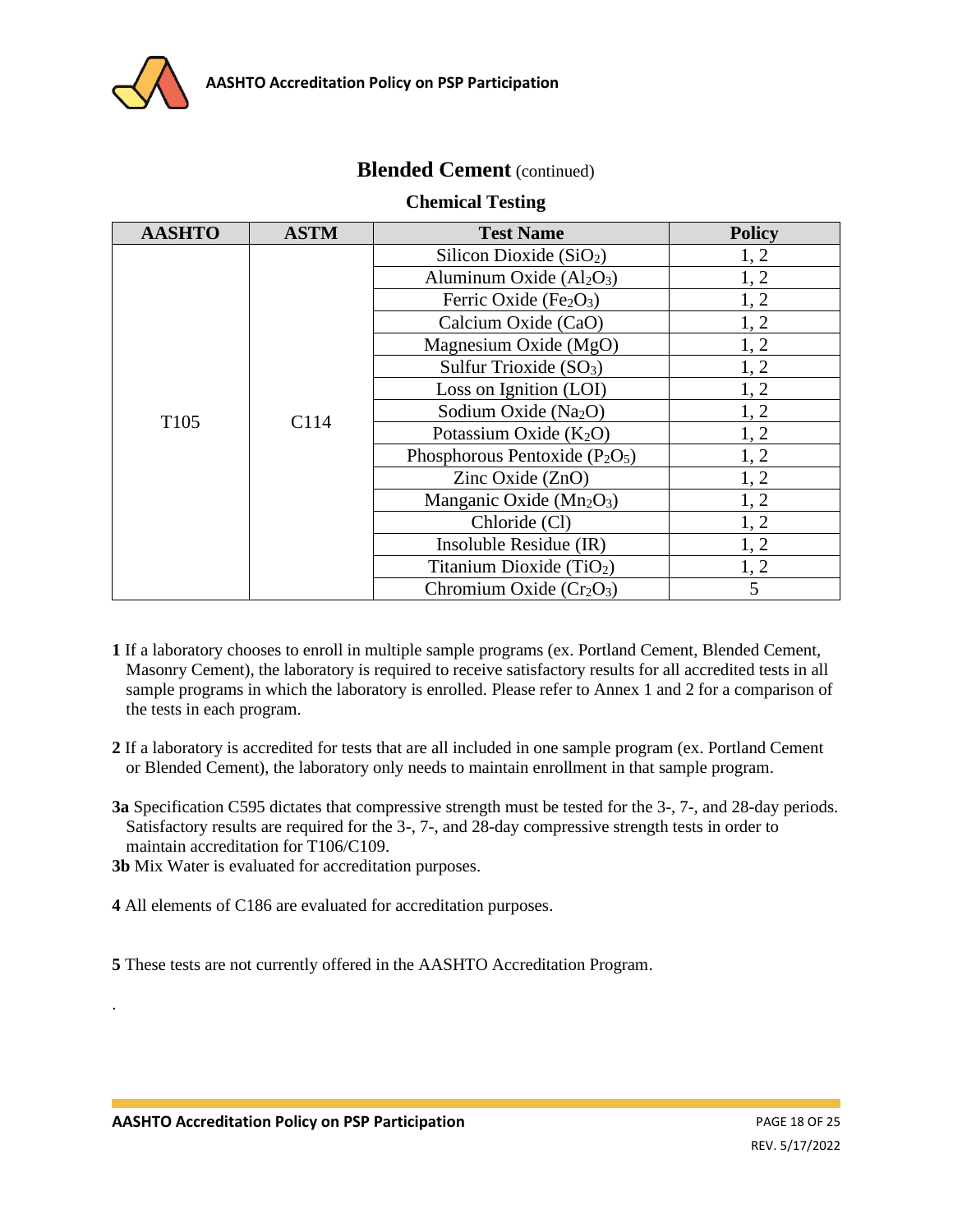

# **Pozzolan**

### **Physical Testing**

| <b>AASHTO</b>    | <b>ASTM</b>      | <b>Test Name</b>                | <b>Test Property</b>       | <b>Policy</b> |
|------------------|------------------|---------------------------------|----------------------------|---------------|
| T <sub>133</sub> | C <sub>188</sub> | Density                         | Density                    |               |
| T <sub>192</sub> | C <sub>430</sub> | $F$ ineness – No. 325 Sieve     | Retained No. 325           |               |
|                  |                  |                                 | Sieve                      |               |
| T <sub>160</sub> | C <sub>157</sub> | Increase of Dry Shrinkage       | Drying Shrinkage           |               |
| T <sub>107</sub> | C <sub>151</sub> | <b>Autoclave Expansion</b>      | Soundness by               |               |
|                  |                  |                                 | <b>Autoclave Expansion</b> |               |
| T <sub>129</sub> | C187             | <b>Normal Consistency</b>       | Water, % by Weight         |               |
| T <sub>137</sub> | C <sub>185</sub> | Air Content of Mortar           | <b>Vinsol Resin</b>        | 1, 3          |
|                  |                  |                                 | (Suppressed)               |               |
| T <sub>106</sub> | C <sub>109</sub> | <b>Compressive Strength</b>     | 7-Day Strength             | 1, 2          |
|                  |                  |                                 | <b>Activity Index</b>      |               |
|                  |                  |                                 | 28-Day Strength            | 1, 2          |
|                  |                  |                                 | <b>Activity Index</b>      |               |
|                  |                  |                                 | Water Requirement:         | 1, 2          |
|                  |                  |                                 | Percent of Control         |               |
|                  | C441             | <b>Effectiveness of Mineral</b> | <b>Reduction of Mortar</b> | 1, 3          |
|                  |                  | Admixtures in Controlling       | Expansion                  |               |
|                  |                  | <b>Alkali Silica-Reactions</b>  | (Suppressed)               |               |
|                  |                  |                                 |                            |               |

- **1** Pozzolan physical testing results will be evaluated independently of cement results even if the standard is also used in cement testing.
- **2** For compressive strength (T106/C109), specification C311 allows for 7 or 28-day specimens to be tested depending on amount of material and the requirements of the producer or user. In this case, the laboratory is being asked to supply results for 28-day compressive strength testing by CCRL. Satisfactory ratings are required for the 7 and 28-day compressive strength tests in order to maintain accreditation for T106/C109.
- **3** Even though ratings for T137/C185 and C441 are suppressed, participation is required if a laboratory maintains accreditation for these standards. The accreditation will be suspended if results are not submitted.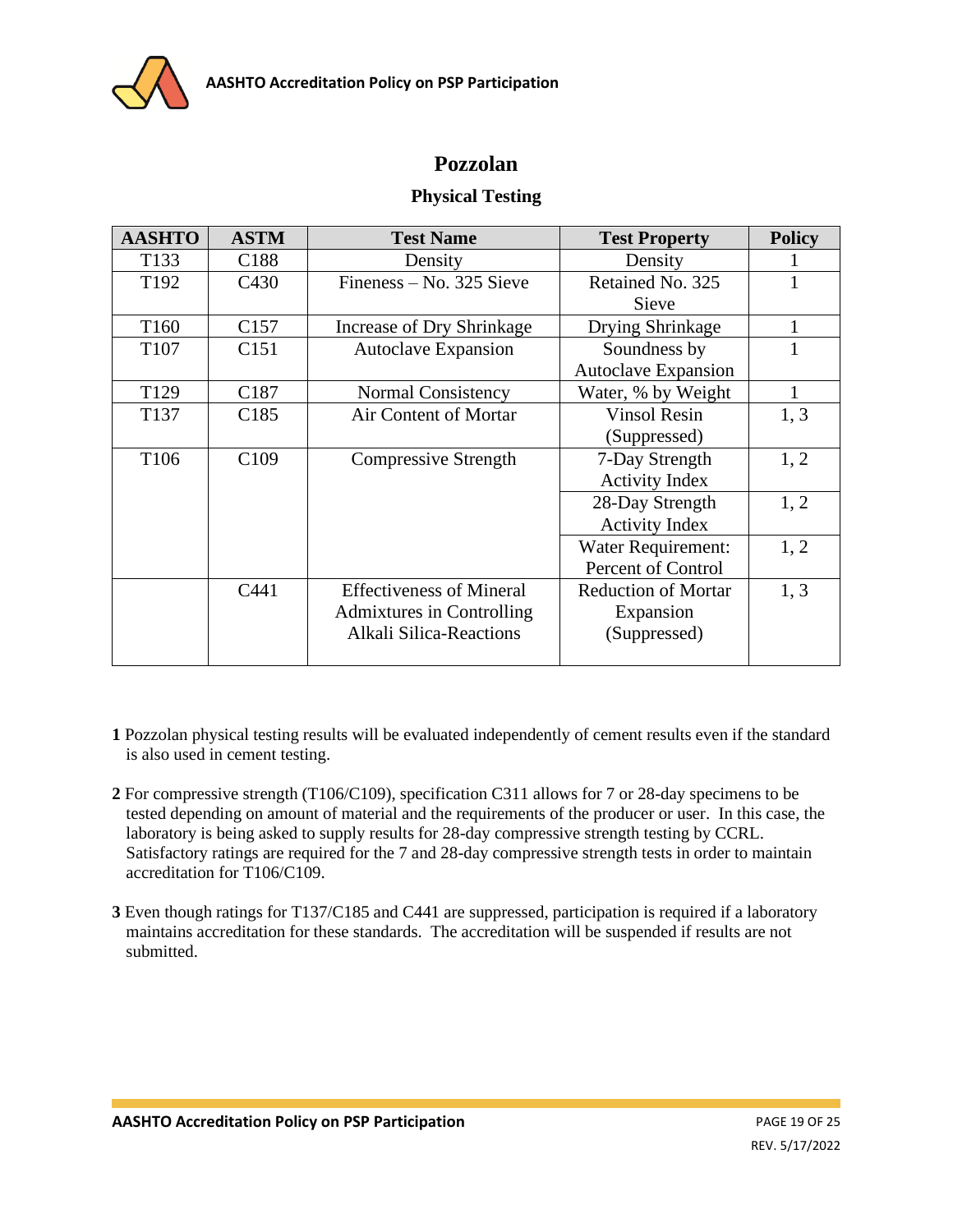

## **Pozzolan**

#### **Chemical Testing**

| <b>AASHTO</b>    | <b>ASTM</b> | <b>Test Name</b>                 | <b>Policy</b>  |
|------------------|-------------|----------------------------------|----------------|
|                  |             | <b>Moisture Content</b>          | 2              |
|                  |             | Silicon Dioxide (SiO2)           |                |
|                  |             | Aluminum Oxide $(Al2O3)$ w/minor |                |
|                  |             | oxides                           |                |
|                  |             | Aluminum Oxide (Al2O3) wo/minor  | 1              |
|                  |             | oxides                           |                |
|                  |             | Ferric Oxide $(Fe2O3)$           |                |
|                  |             | Calcium Oxide (CaO) w/minor      |                |
|                  |             | oxides                           |                |
| T <sub>105</sub> | C114        | Calcium Oxide (CaO) wo/minor     |                |
|                  |             | oxides                           |                |
|                  |             | Magnesium Oxide (MgO)            |                |
|                  |             | Sulfur Trioxide $(SO3)$          |                |
|                  |             | Loss on Ignition (LOI)           | 3              |
|                  |             | Sodium Oxide (Na <sub>2</sub> O) |                |
|                  |             | Potassium Oxide $(K_2O)$         |                |
|                  |             | Available Na <sub>2</sub> O      | $\overline{2}$ |
|                  |             | Available $K_2O$                 | $\overline{2}$ |
|                  |             | <b>Total Available Alkalies</b>  | $\overline{2}$ |

**1** If a laboratory chooses to enroll in multiple Chemical sample programs (ex. Portland Cement, Blended Cement, Pozzolan), the laboratory is required to receive satisfactory results for all accredited tests in all sample programs in which the laboratory is enrolled. Please refer to Annex 2 for a comparison of the tests in each program.

**2** Ratings or no data on these values will not be evaluated for accreditation purposes.

**3** If a laboratory is accredited for C114 (Loss on Ignition) under the Pozzolan scope, the laboratory must enroll in the Pozzolan Chemical PSP program and is required to submit results for other analytes for which they are accredited under the Cementitious Chemical scope.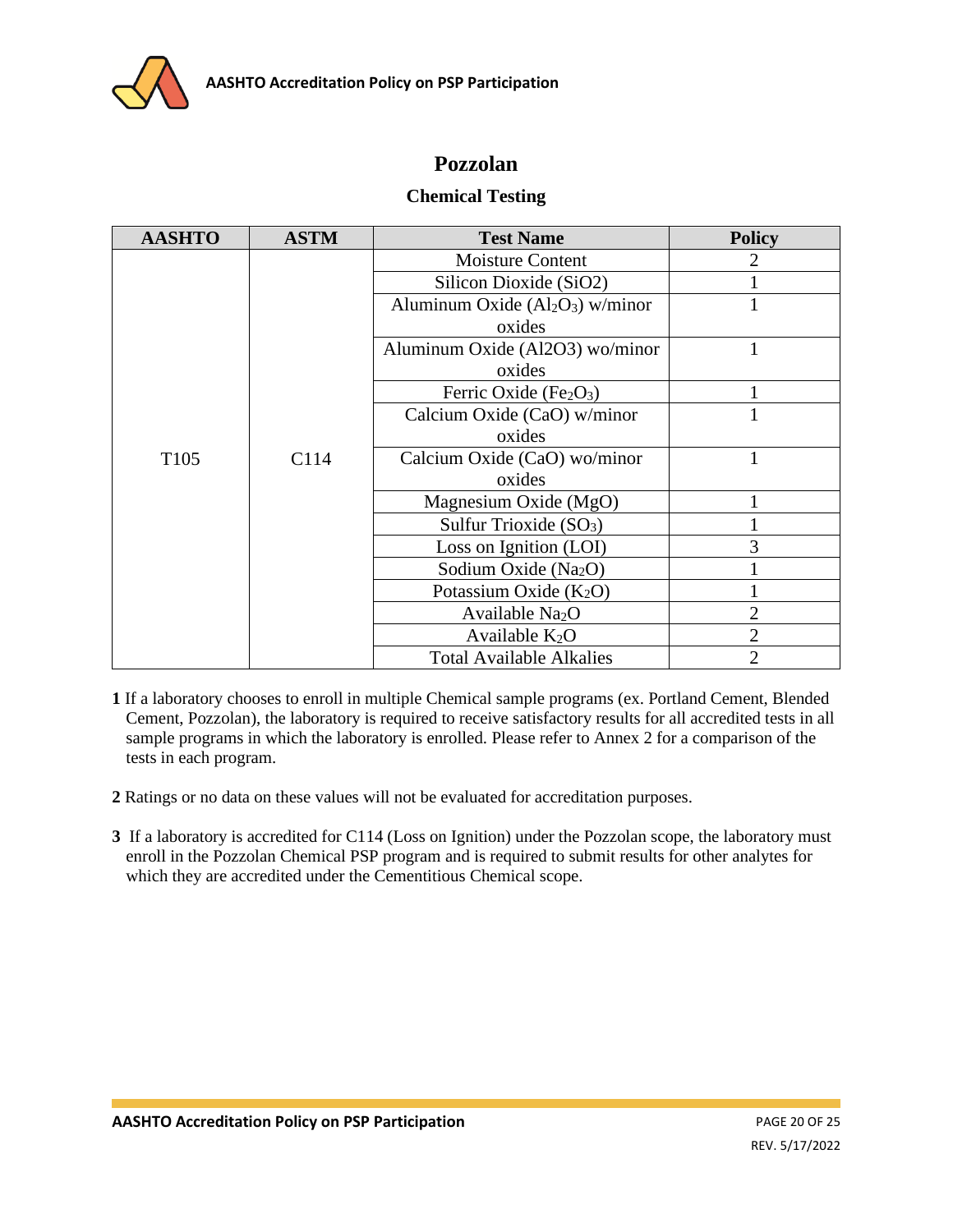

# **Masonry Mortar**

| <b>AASHTO</b>    | <b>ASTM</b>       | <b>Test Name</b>            |                            | <b>Policy</b> |
|------------------|-------------------|-----------------------------|----------------------------|---------------|
| T <sub>137</sub> | C <sub>185</sub>  | Air Content of Mortar       | Percent Air                |               |
|                  |                   |                             | Mix Water for Air          |               |
|                  |                   |                             | Content                    |               |
|                  |                   |                             | Flow for Air Content       |               |
|                  |                   |                             | (Suppressed)               |               |
| T <sub>106</sub> | C <sub>109</sub>  | <b>Compressive Strength</b> | Average 7-Day              |               |
|                  |                   |                             | Average 28-Day             |               |
|                  |                   |                             | Compressive Strength       |               |
|                  |                   |                             | Mix Water                  |               |
|                  |                   |                             | Flow for Compressive       |               |
|                  |                   |                             | Strength                   |               |
|                  |                   |                             | (Suppressed)               |               |
|                  | C <sub>1506</sub> | <b>Water Retention</b>      | <b>Water Retention Mix</b> |               |
|                  |                   |                             | Water                      |               |
|                  |                   |                             | <b>Initial Flow</b>        |               |
|                  |                   |                             | (Suppressed)               |               |
|                  |                   |                             | <b>Final Flow</b>          |               |
|                  |                   |                             | <b>Water Retention</b>     |               |

**1** Ratings in the Masonry Mortar program are evaluated for accreditation of these tests under the Masonry scope.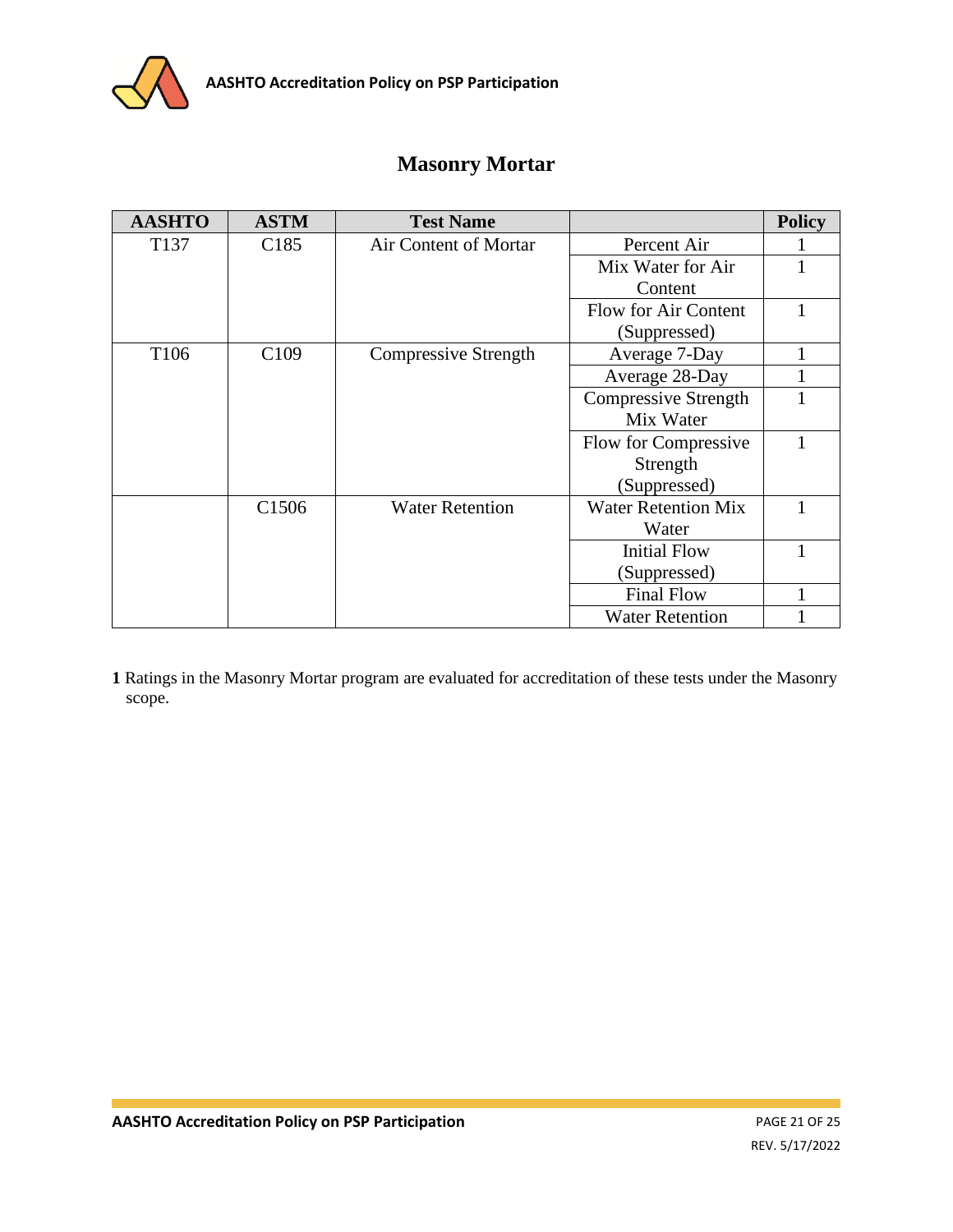

### **Concrete Masonry Units**

| <b>AASHTO</b> | ASTM | <b>Test Name</b>            | <b>Policy</b> |
|---------------|------|-----------------------------|---------------|
|               |      | Measuring                   |               |
|               | C140 | Absorption                  |               |
|               |      | <b>Compressive Strength</b> |               |

- **1** Low scores in Measuring, Absorption, and/or Compressive Strength will result in a suspension of C140; however, a laboratory that tests a blind CMU sample to resolve a C140 suspension need only test the item (Measuring, Absorption, and/or Compressive Strength) which led to the suspension.
- **2** Measuring is evaluated by face shell thickness, web thickness, net area, density, and equivalent thickness. Low ratings/no results must occur on the same test value in order to be considered consecutive. Once negative action has occurred on one test value satisfactory results are needed on all test values.

## **Steel Reinforcing Bar**

| <b>AASHTO</b> | <b>ASTM</b> | <b>Test Name</b>            | <b>Policy</b> |
|---------------|-------------|-----------------------------|---------------|
| T244          | A370        | Weight per Unit Length      | n/a           |
|               |             | Measurement of deformations | n/a           |
|               |             | Average Height              | n/a           |
|               |             | Gap                         | n/a           |
|               |             | Tensile Strength            |               |
|               |             | <b>Yield Strength</b>       |               |
|               |             | Elongation                  |               |

**1** Only testing for tensile strength, elongation, and yield strength will be used for accreditation purposes.

**2** Low ratings / no results in the CCRL proficiency sample will result in suspensions for all types of rebar tested (M31/A615, A706, A970).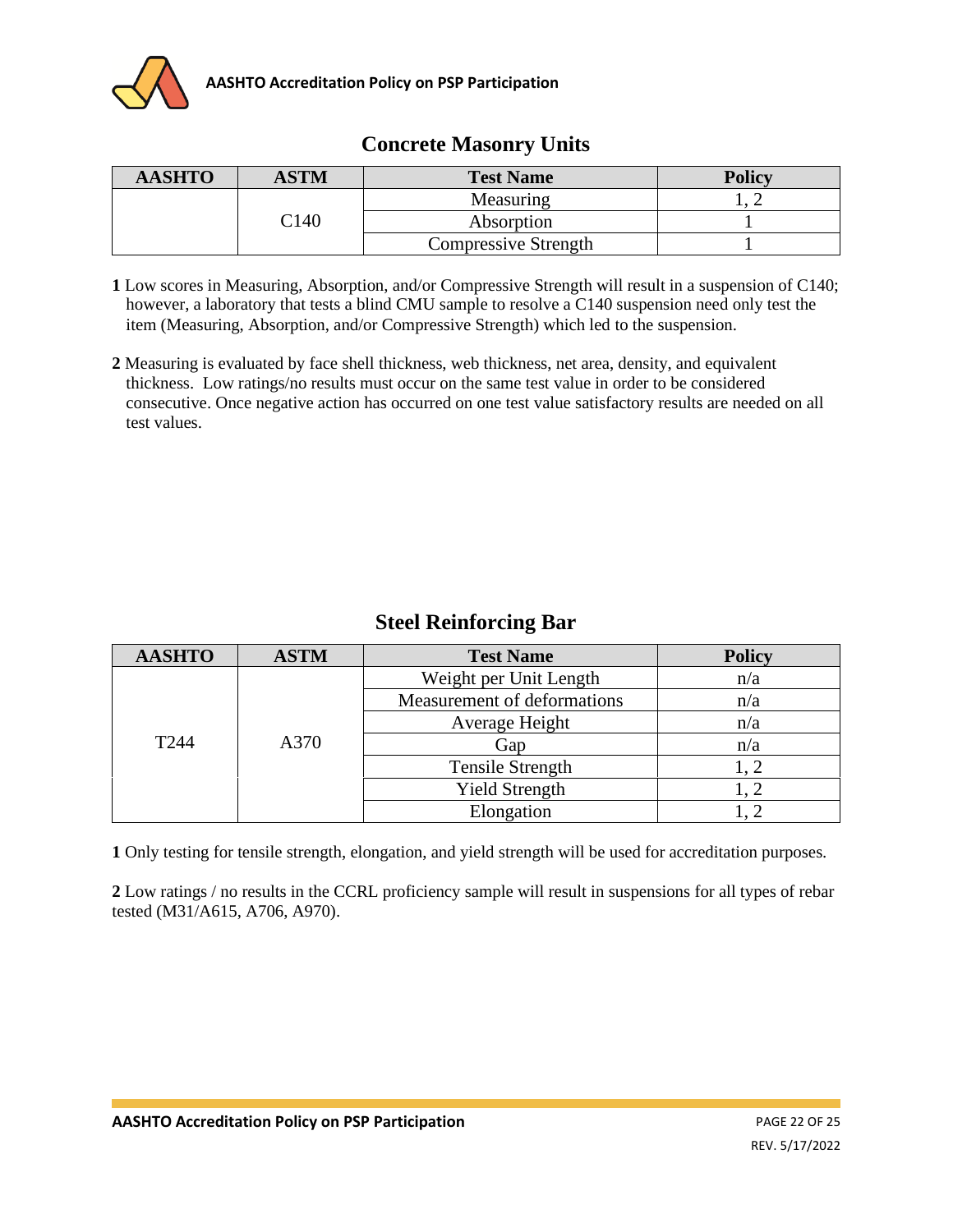

| Annex 1: CCRL Cement Physical Testing Proficiency Sample Program Comparison |  |  |  |
|-----------------------------------------------------------------------------|--|--|--|
|-----------------------------------------------------------------------------|--|--|--|

| <b>Cement Tests</b> |                  |                                                  |                        | <b>Proficiency Sample Programs</b> |                       |
|---------------------|------------------|--------------------------------------------------|------------------------|------------------------------------|-----------------------|
| <b>AASHTO</b>       | <b>ASTM</b>      | Test name                                        | <b>Portland Cement</b> | <b>Blended Cement</b>              | <b>Masonry Cement</b> |
| T <sub>129</sub>    | C <sub>187</sub> | Normal Consistency                               | X                      | X                                  | X                     |
| T131                | C191             | Time of Set – Vicat Needle                       | X                      | X                                  |                       |
| T154                | C <sub>266</sub> | Time of Set – Gilmore Needle                     | X                      |                                    | X                     |
| T186                | C <sub>451</sub> | Early Stiffening                                 | X                      |                                    |                       |
| T107                | C <sub>151</sub> | <b>Autoclave Expansion</b>                       | X                      | X                                  | X                     |
| T137                | C <sub>185</sub> | <b>Air Content of Mortar</b>                     | X                      | X                                  | X                     |
| T133                | C188             | Density                                          |                        | X                                  | X                     |
| T106                | C <sub>109</sub> | <b>Compressive Strength</b>                      | X                      | X                                  | X                     |
| T <sub>153</sub>    | C <sub>204</sub> | Fineness - Blaine Apparatus                      | X                      | X                                  |                       |
| T192                | C430             | Fineness - No. 325 Sieve                         | X                      | X                                  | X                     |
|                     | C1038            | <b>Expansion of Cement Mortar</b><br><b>Bars</b> | X                      |                                    |                       |
|                     | C1702            | Heat of Hydration<br>(Calorimetry)               | X                      | X                                  |                       |
|                     | C1506            | <b>Water Retention</b>                           |                        |                                    | X                     |

T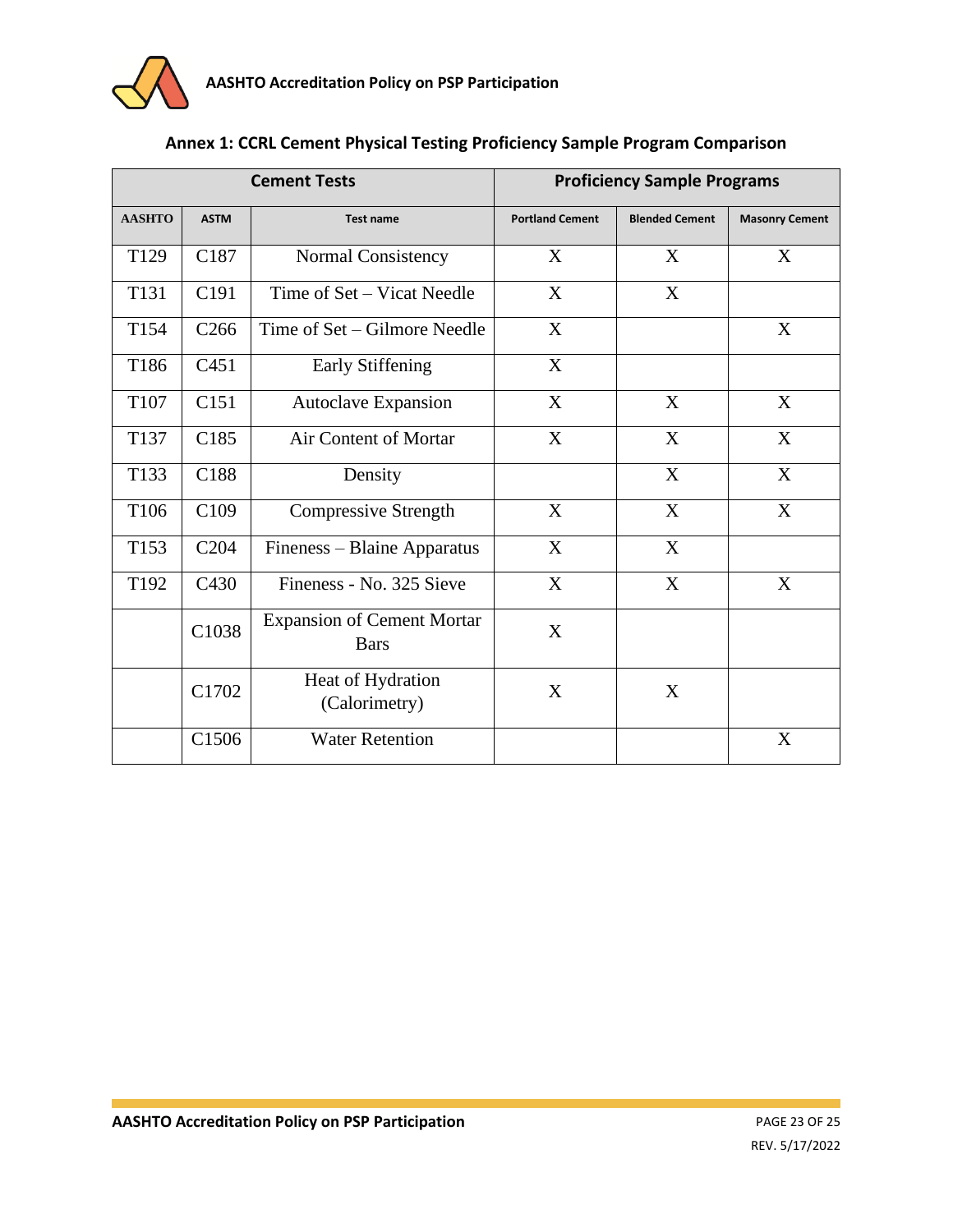| <b>Cement Tests</b> |             |                                                  |                         | <b>Proficiency Sample Programs</b> |                         |  |
|---------------------|-------------|--------------------------------------------------|-------------------------|------------------------------------|-------------------------|--|
| <b>AASHTO</b>       | <b>ASTM</b> | <b>Test name</b>                                 | <b>Portland Cement</b>  | <b>Blended Cement</b>              | Pozzolan                |  |
|                     |             | Moisture Content                                 |                         |                                    | $\mathbf X$             |  |
|                     |             | Silicon Dioxide (SiO <sub>2</sub> )              | $\overline{X}$          | $\mathbf X$                        | $\overline{X}$          |  |
|                     |             | Aluminum Oxide (Al <sub>2</sub> O <sub>3</sub> ) | $\overline{\textbf{X}}$ | $\overline{\textbf{X}}$            | $\overline{\textbf{X}}$ |  |
|                     |             | Ferric Oxide (Fe <sub>2</sub> O <sub>3</sub> )   | $\overline{\textbf{X}}$ | $\bold{X}$                         | $\overline{\textbf{X}}$ |  |
|                     |             | Calcium Oxide (CaO)                              | $\overline{\textbf{X}}$ | $\bold{X}$                         | $\overline{\textbf{X}}$ |  |
|                     |             | Free Calcium Oxide [Free Lime] $(C_x)$           | $\overline{\textbf{X}}$ |                                    |                         |  |
|                     |             | Magnesium Oxide (MgO)                            | $\overline{\text{X}}$   | $\overline{X}$                     | $\overline{X}$          |  |
|                     |             | Sulfur Trioxide (SO <sub>3</sub> )               | $\bold{X}$              | $\mathbf X$                        | $\bold{X}$              |  |
|                     |             | Loss on Ignition (LOI)                           | $\overline{X}$          | $\overline{\text{X}}$              | $\overline{\text{X}}$   |  |
|                     |             | Sodium Oxide (Na <sub>2</sub> O)                 | $\overline{\textbf{X}}$ | $\boldsymbol{\mathrm{X}}$          | $\overline{\textbf{X}}$ |  |
|                     |             | Potassium Oxide $(K_2O)$                         | $\overline{\textbf{X}}$ | $\mathbf X$                        | $\mathbf X$             |  |
|                     |             | Strontium Oxide (SrO)                            | $\mathbf X$             |                                    |                         |  |
|                     |             | Titanium Dioxide (TiO <sub>2</sub> )             | $\mathbf X$             | $\overline{\textbf{X}}$            |                         |  |
| T105                |             | Phosphorous Pentoxide $(P_2O_5)$                 | $\bold{X}$              | $\mathbf X$                        |                         |  |
| C114                |             | Zinc Oxide (ZnO)                                 | $\mathbf X$             | $\mathbf X$                        |                         |  |
|                     |             | Manganic Oxide (Mn <sub>2</sub> O <sub>3</sub> ) | $\overline{X}$          | $\overline{X}$                     |                         |  |
|                     |             | Chloride (Cl)                                    | $\overline{\textbf{X}}$ | $\bold{X}$                         |                         |  |
|                     |             | Insoluble Residue (IR)                           | $\overline{\textbf{X}}$ | $\boldsymbol{\mathrm{X}}$          |                         |  |
|                     |             | Carbon Dioxide (CO <sub>2</sub> )                | $\mathbf X$             |                                    |                         |  |
|                     |             | <b>Limestone Content</b>                         | $\overline{X}$          |                                    |                         |  |
|                     |             | Chromium Oxide (Cr <sub>2</sub> O <sub>3</sub> ) | $\overline{\text{X}}$   | $\overline{X}$                     |                         |  |
|                     |             | Tricalcium Silicate $(C_3S)$                     | $\overline{\textbf{X}}$ |                                    |                         |  |
|                     |             | Dicalcium Silicate (C <sub>2</sub> S)            | $\mathbf X$             |                                    |                         |  |
|                     |             | Tricalcium Aluminate $(C_3A)$                    | $\mathbf X$             |                                    |                         |  |
|                     |             | Tetracalcium Aluminoferrite (C <sub>4</sub> AF)  | $\overline{\textbf{X}}$ |                                    |                         |  |
|                     |             | Available Na <sub>2</sub> O                      |                         |                                    | $\overline{\textbf{X}}$ |  |
|                     |             | Available $K_2O$                                 |                         |                                    | $\bold{X}$              |  |
|                     |             | <b>Total Available Alkalies</b>                  |                         |                                    | $\bold{X}$              |  |

### **Annex 2: CCRL Cement Chemical Testing Proficiency Sample Program Comparison**